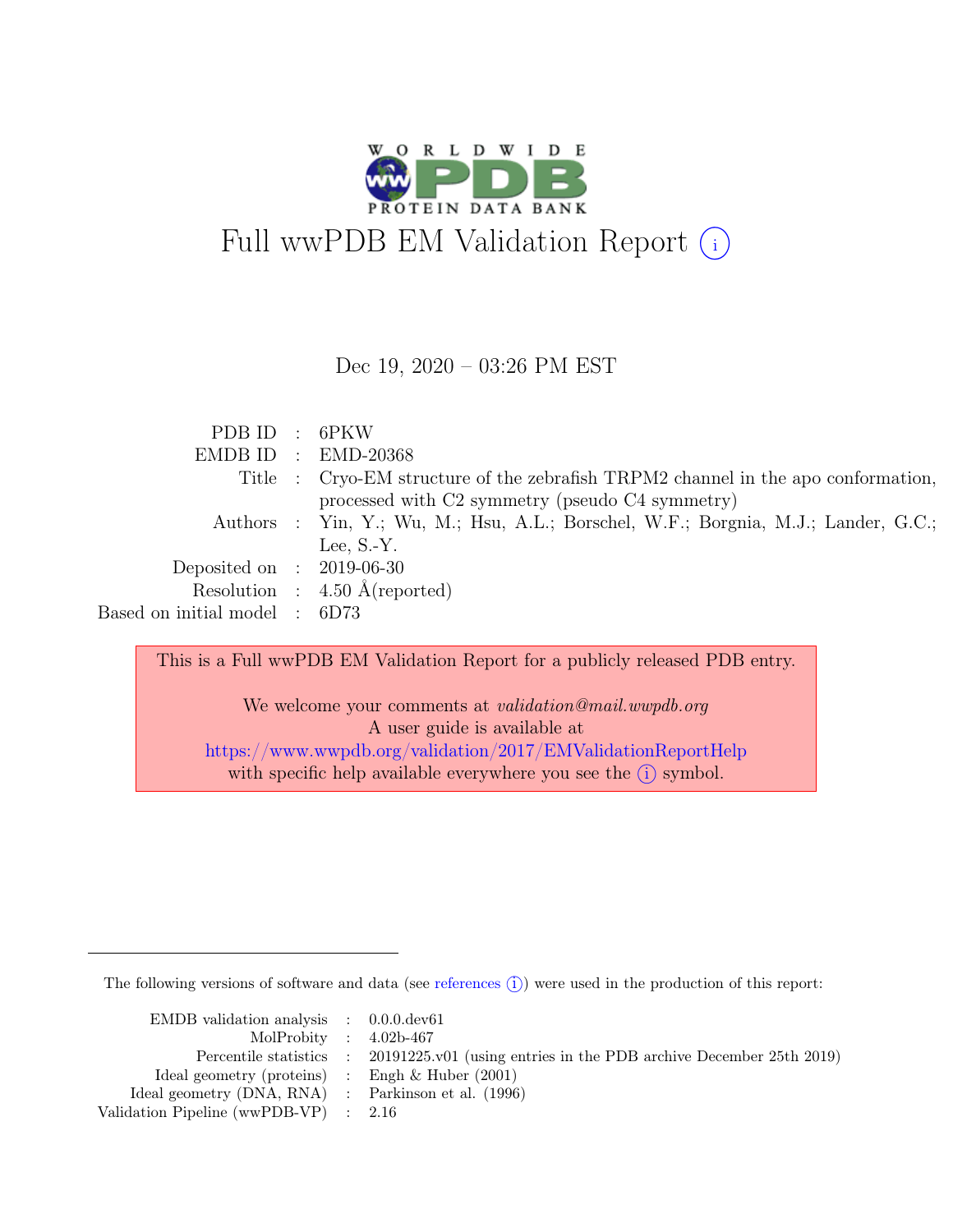## 1 Overall quality at a glance  $(i)$

The following experimental techniques were used to determine the structure: ELECTRON MICROSCOPY

The reported resolution of this entry is 4.50 Å.

Percentile scores (ranging between 0-100) for global validation metrics of the entry are shown in the following graphic. The table shows the number of entries on which the scores are based.



| Metric.               | Whole archive<br>$(\#Entries)$ | <b>EM</b> structures<br>$(\#Entries)$ |  |
|-----------------------|--------------------------------|---------------------------------------|--|
| Clashscore            | 158937                         | 1297                                  |  |
| Ramachandran outliers | 154571                         | 4023                                  |  |
| Sidechain outliers    | 154315                         | 3826                                  |  |

The table below summarises the geometric issues observed across the polymeric chains and their fit to the map. The red, orange, yellow and green segments of the bar indicate the fraction of residues that contain outliers for  $\geq$ =3, 2, 1 and 0 types of geometric quality criteria respectively. A grey segment represents the fraction of residues that are not modelled. The numeric value for each fraction is indicated below the corresponding segment, with a dot representing fractions  $\epsilon = 5\%$ The upper red bar (where present) indicates the fraction of residues that have poor fit to the EM map (all-atom inclusion  $\langle 40\% \rangle$ ). The numeric value is given above the bar.

| Mol |        | Chain   Length | Quality of chain |     |    |     |  |
|-----|--------|----------------|------------------|-----|----|-----|--|
|     | А      | 1466           |                  | 68% | 6% | 26% |  |
|     | Β      | 1466           | 10%              | 61% | 6% | 33% |  |
|     | $\cap$ | 1466           |                  | 69% | 5% | 26% |  |
|     |        | 1466           | 10%              | 61% | 6% | 33% |  |

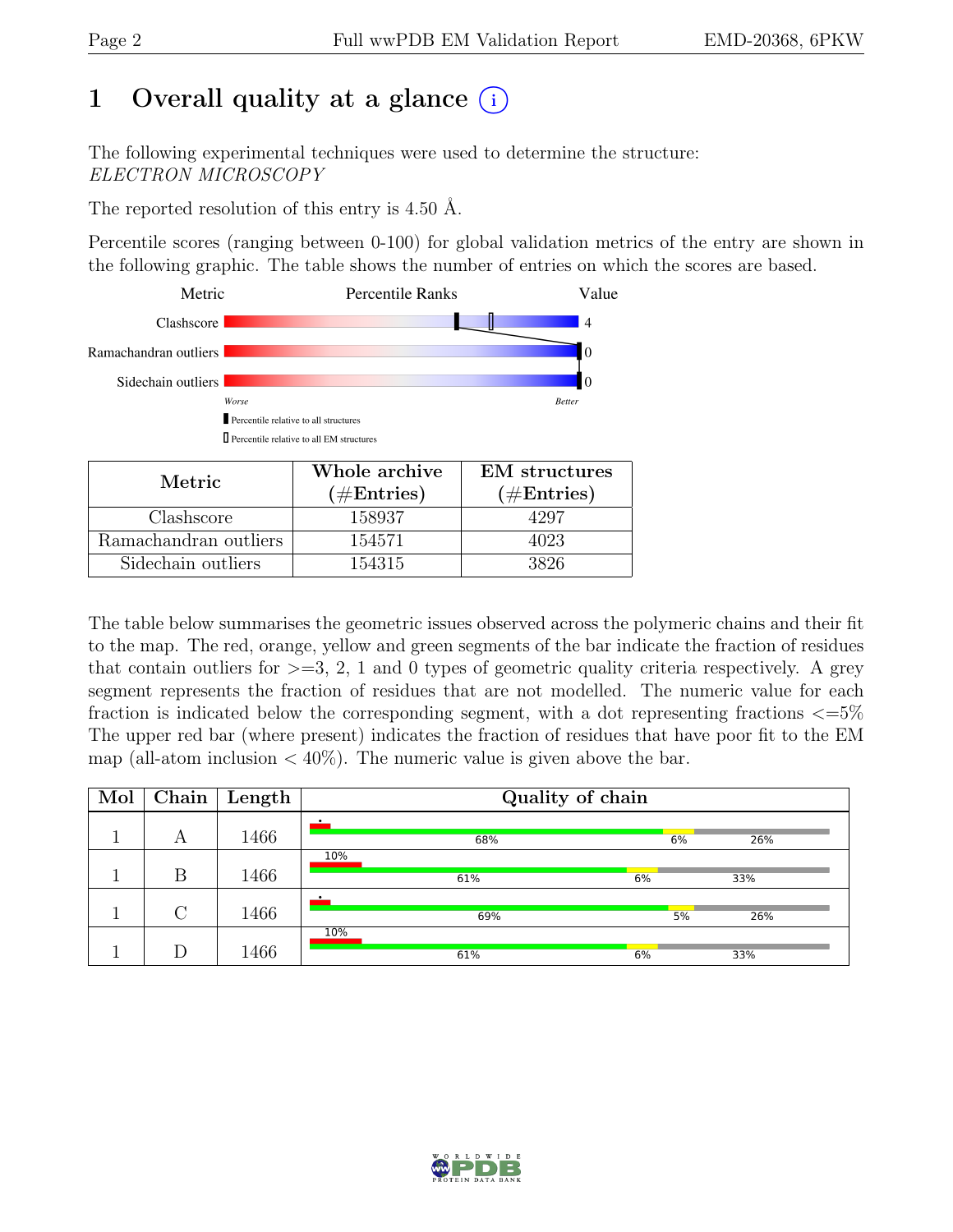## 2 Entry composition (i)

There is only 1 type of molecule in this entry. The entry contains 26262 atoms, of which 0 are hydrogens and 0 are deuteriums.

In the tables below, the AltConf column contains the number of residues with at least one atom in alternate conformation and the Trace column contains the number of residues modelled with at most 2 atoms.

• Molecule 1 is a protein called Transient receptor potential cation channel subfamily M member 2.

| Mol |         | Chain   Residues | $\rm{Atoms}$ |                |      |      | AltConf | Trace |  |
|-----|---------|------------------|--------------|----------------|------|------|---------|-------|--|
|     | A       | 1086             | Total        | $\overline{C}$ | N    |      | S       |       |  |
|     |         |                  | 6955         | 4442           | 1253 | 1246 | -14     |       |  |
|     | $\rm C$ | 1086             | Total        | $\overline{C}$ | N    |      | S       |       |  |
|     |         |                  | 6955         | 4442           | 1253 | 1246 | -14     |       |  |
|     | B       | 986              | Total        | $\overline{C}$ | N    |      | S       |       |  |
|     |         |                  | 6176         | 3913           | 1126 | 1125 | 12      |       |  |
|     | D       | 986              | Total        | $\rm C$        | N    |      | S       |       |  |
|     |         |                  | 6176         | 3913           | 1126 | 1125 | 12      |       |  |

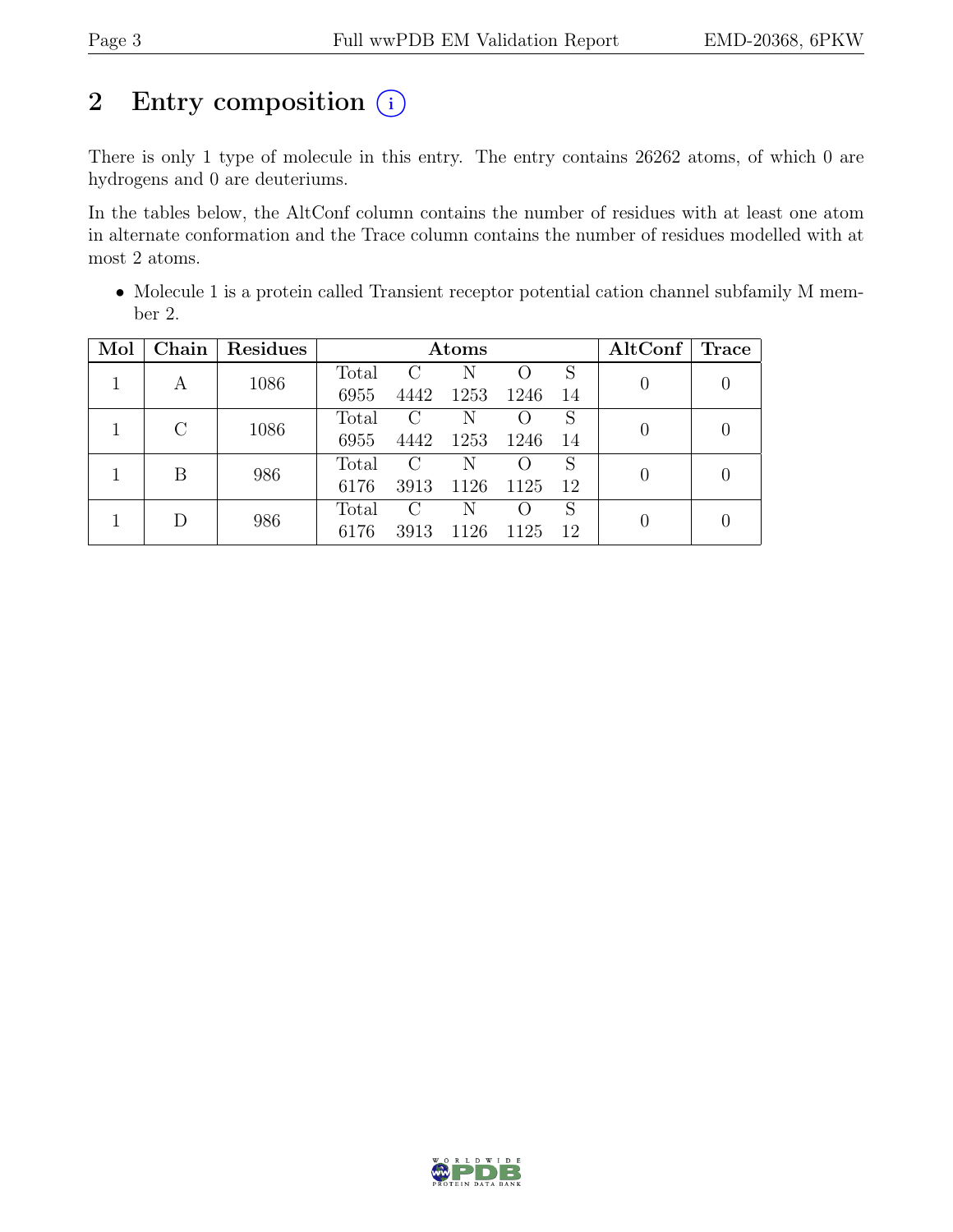## <span id="page-3-0"></span>3 Residue-property plots  $(i)$

These plots are drawn for all protein, RNA, DNA and oligosaccharide chains in the entry. The first graphic for a chain summarises the proportions of the various outlier classes displayed in the second graphic. The second graphic shows the sequence view annotated by issues in geometry and atom inclusion in map density. Residues are color-coded according to the number of geometric quality criteria for which they contain at least one outlier: green  $= 0$ , yellow  $= 1$ , orange  $= 2$ and red = 3 or more. A red diamond above a residue indicates a poor fit to the EM map for this residue (all-atom inclusion  $\langle 40\% \rangle$ ). Stretches of 2 or more consecutive residues without any outlier are shown as a green connector. Residues present in the sample, but not in the model, are shown in grey.

• Molecule 1: Transient receptor potential cation channel subfamily M member 2

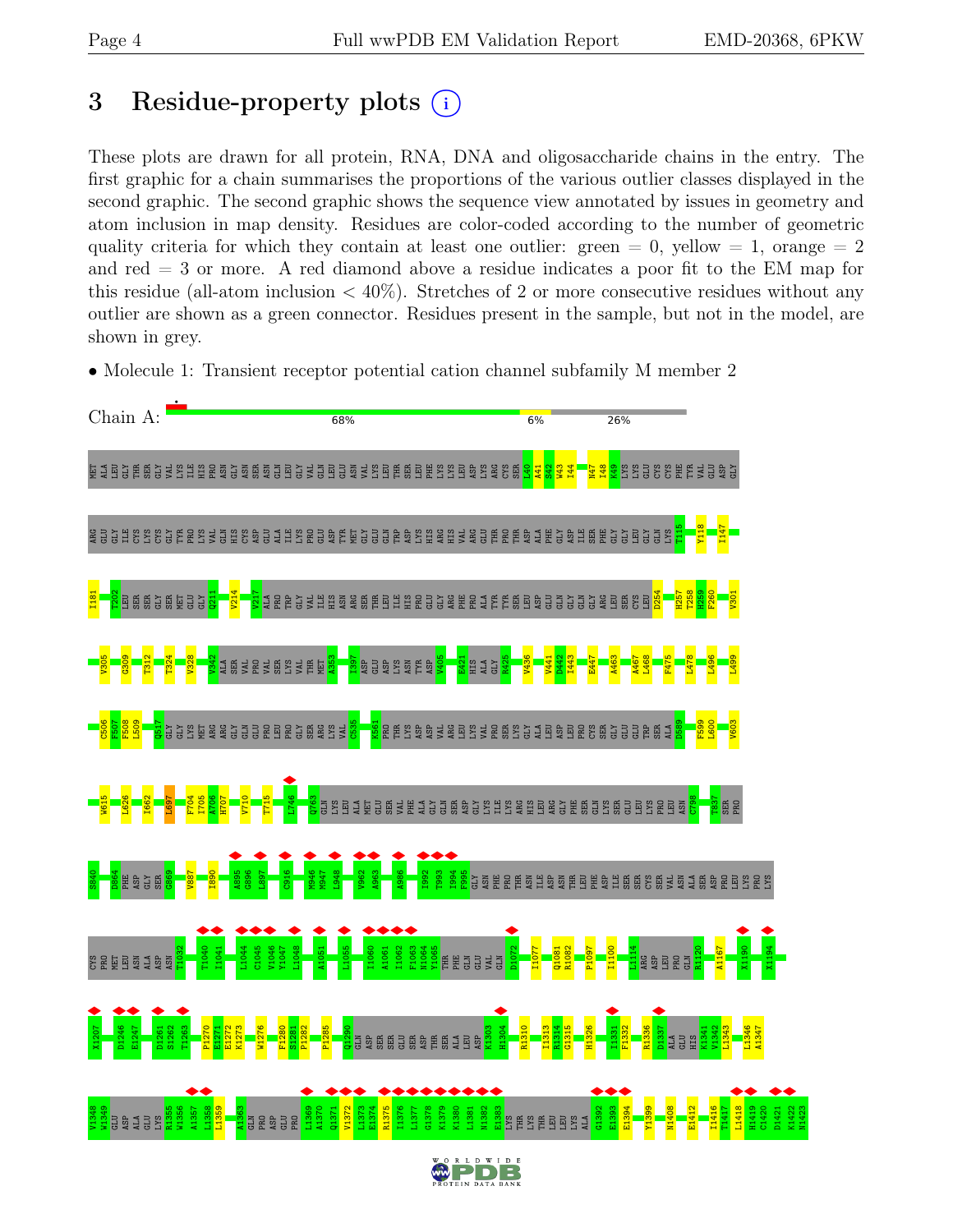

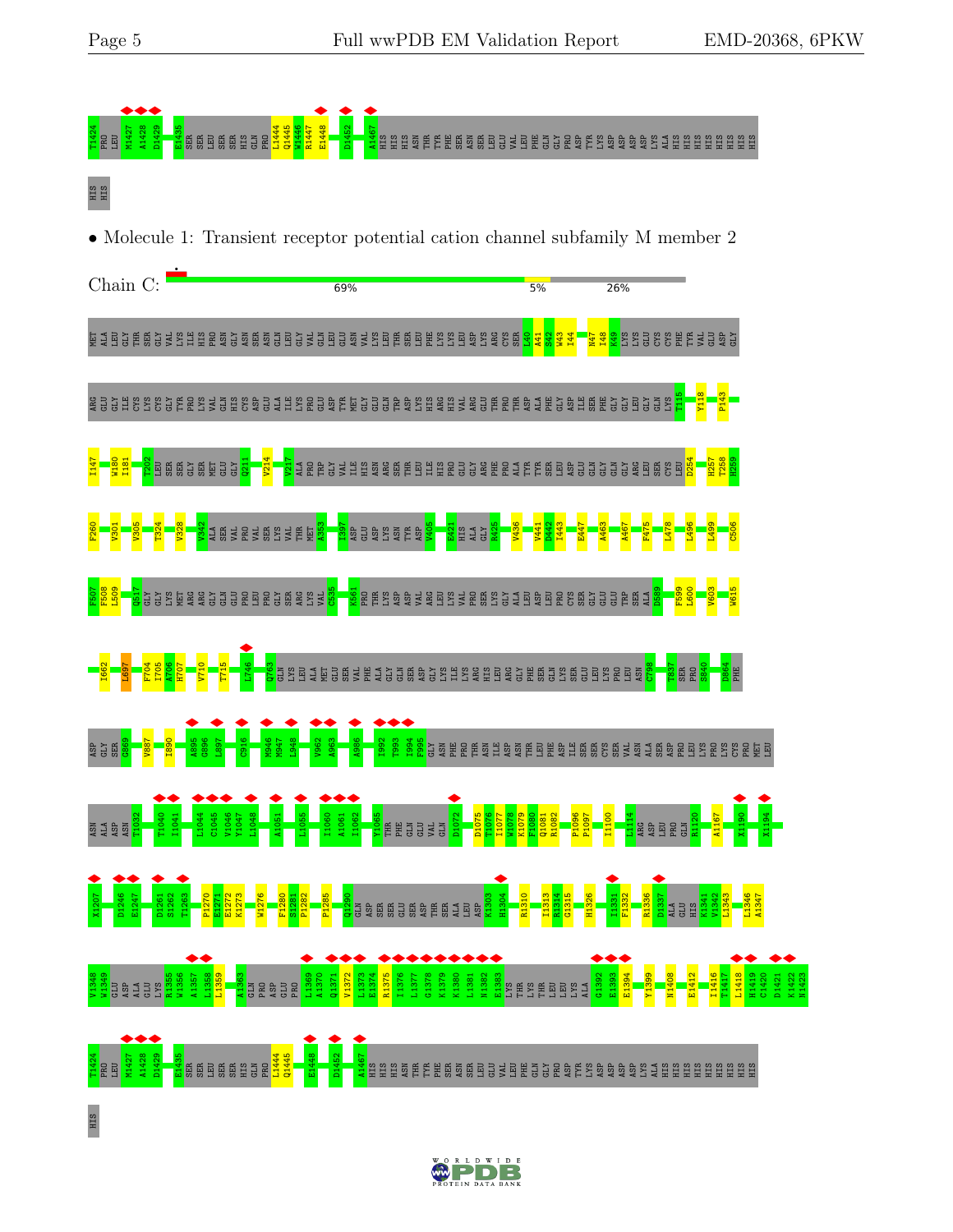

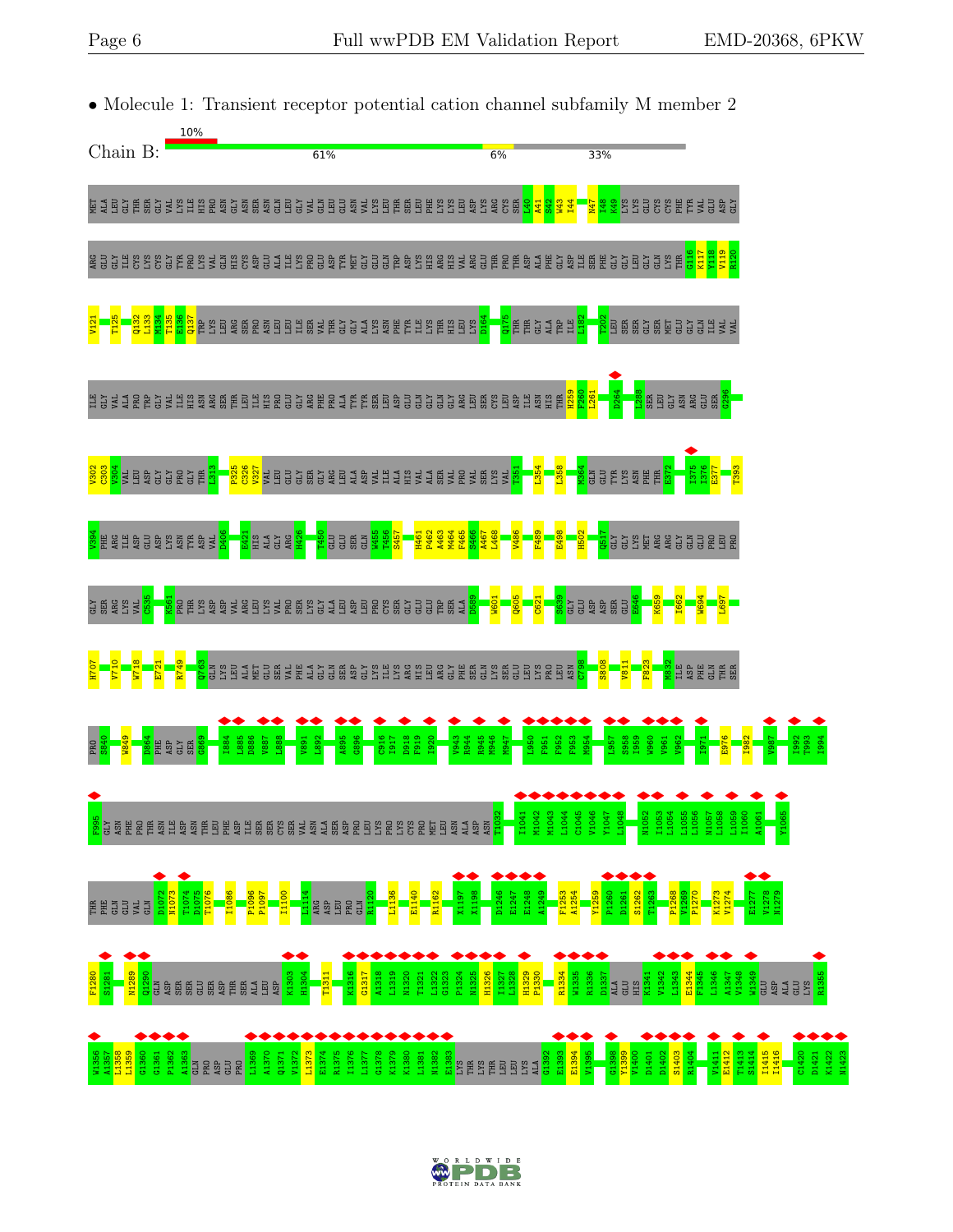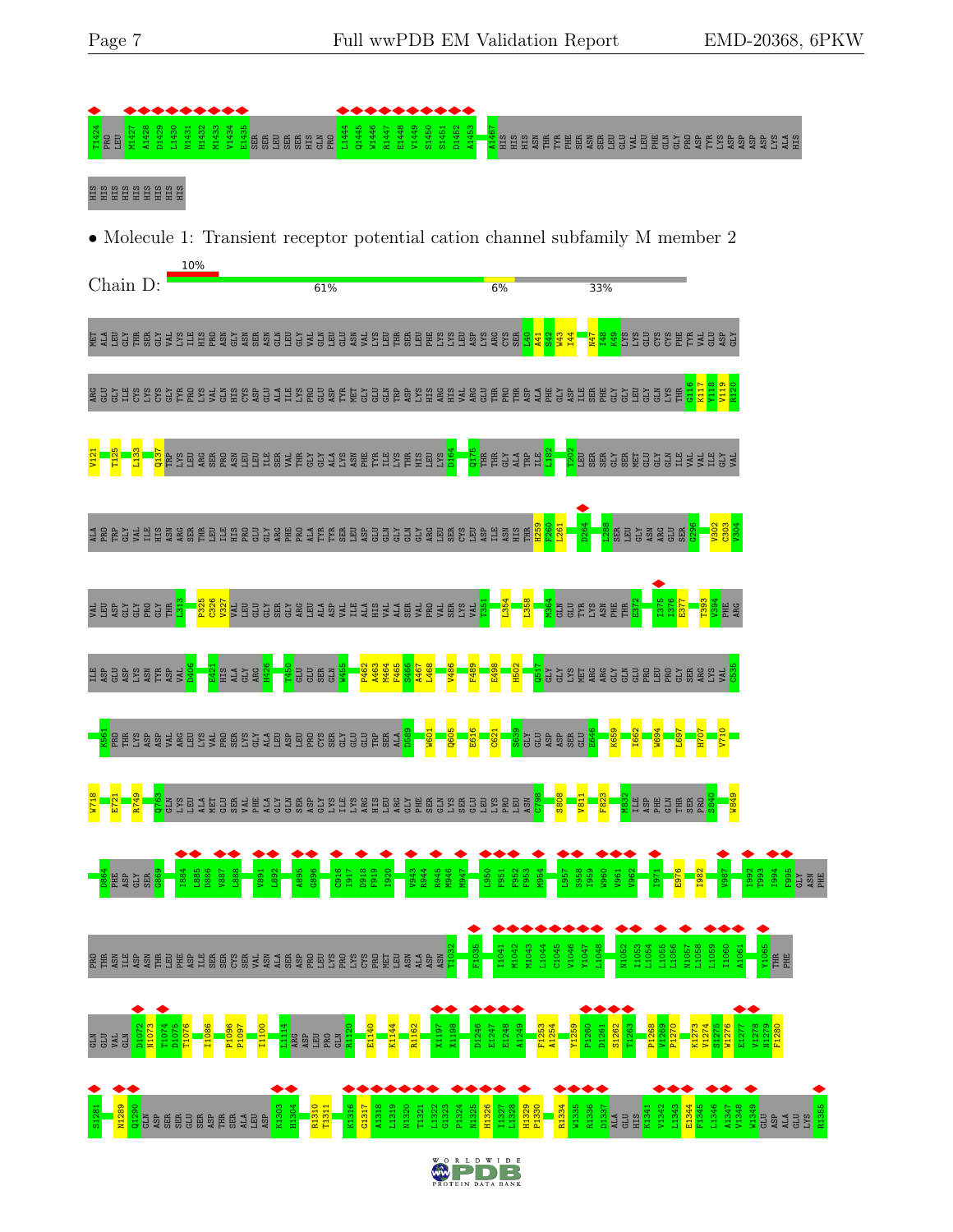

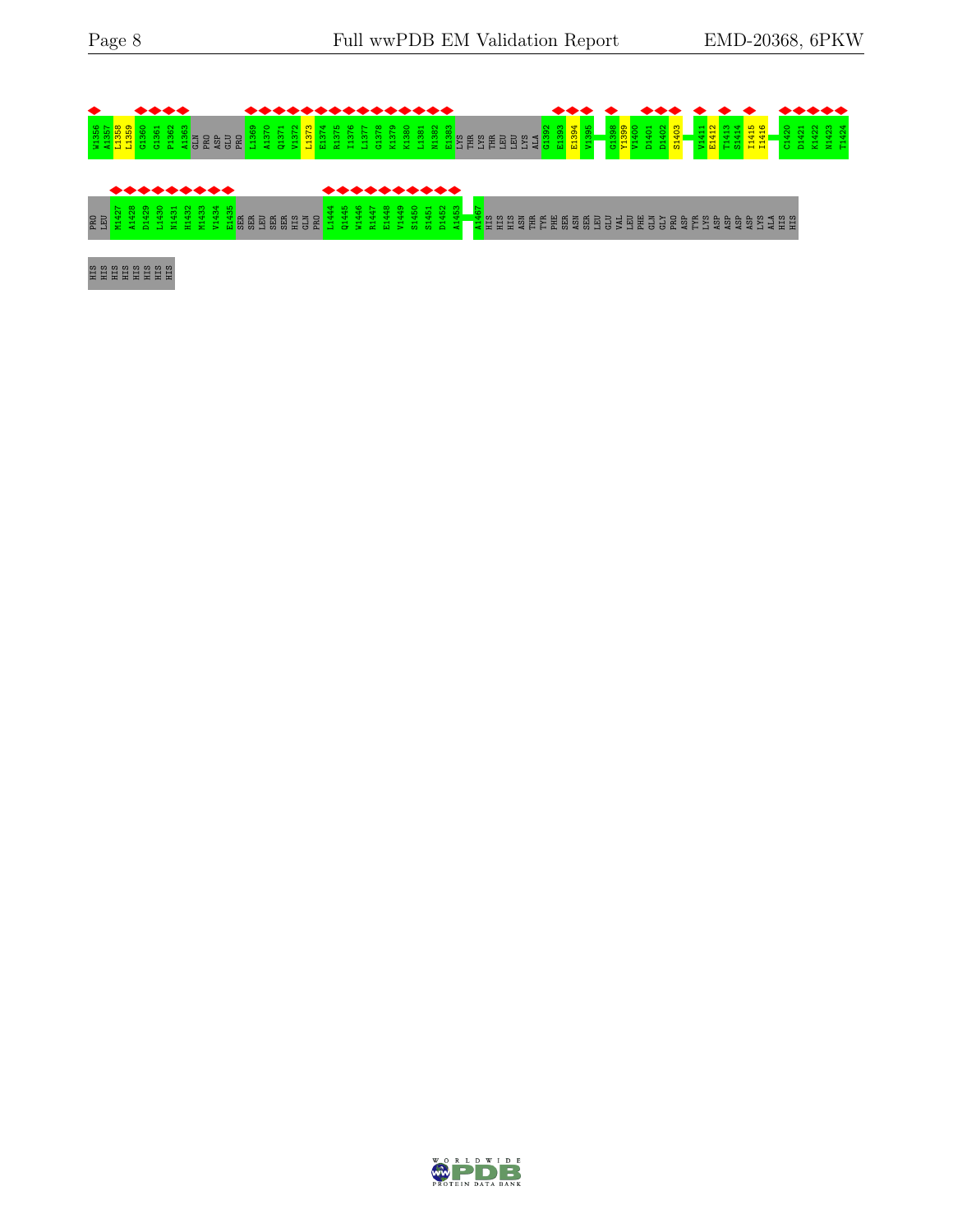# 4 Experimental information  $\bigcirc$

| Property                           | Value                           | <b>Source</b> |
|------------------------------------|---------------------------------|---------------|
| EM reconstruction method           | <b>SINGLE PARTICLE</b>          | Depositor     |
| Imposed symmetry                   | POINT, C <sub>2</sub>           | Depositor     |
| Number of particles used           | 58005                           | Depositor     |
| Resolution determination method    | FSC 0.143 CUT-OFF               | Depositor     |
| CTF correction method              | PHASE FLIPPING AND<br>AMPLITUDE | Depositor     |
|                                    | CORRECTION                      |               |
| Microscope                         | FEI TITAN KRIOS                 | Depositor     |
| Voltage (kV)                       | 300                             | Depositor     |
| Electron dose $(e^-/\text{\AA}^2)$ | 60                              | Depositor     |
| Minimum defocus (nm)               | 750                             | Depositor     |
| Maximum defocus (nm)               | 2500                            | Depositor     |
| Magnification                      | 22500                           | Depositor     |
| Image detector                     | GATAN K3 $(6k \times 4k)$       | Depositor     |
| Maximum map value                  | 0.044                           | Depositor     |
| Minimum map value                  | $-0.020$                        | Depositor     |
| Average map value                  | $-0.000$                        | Depositor     |
| Map value standard deviation       | 0.003                           | Depositor     |
| Recommended contour level          | 0.009                           | Depositor     |
| Map size $(A)$                     | 272.896, 272.896, 272.896       | wwPDB         |
| Map dimensions                     | $\overline{256, 256, 256}$      | wwPDB         |
| Map angles $(°)$                   | $\overline{90.0}$ , 90.0, 90.0  | wwPDB         |
| Pixel spacing $(A)$                | 1.066, 1.066, 1.066             | Depositor     |

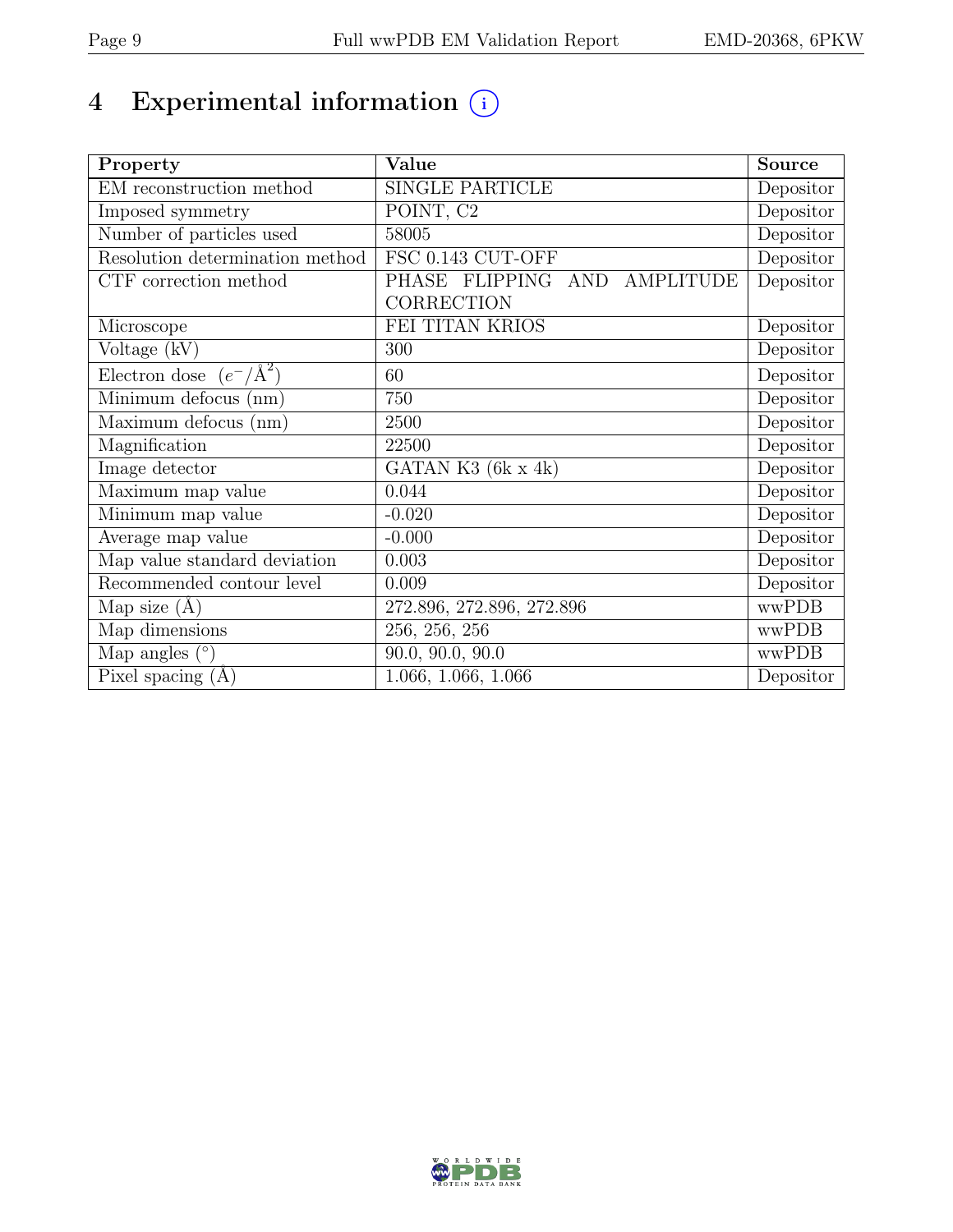## 5 Model quality  $(i)$

## 5.1 Standard geometry  $(i)$

The Z score for a bond length (or angle) is the number of standard deviations the observed value is removed from the expected value. A bond length (or angle) with  $|Z| > 5$  is considered an outlier worth inspection. RMSZ is the root-mean-square of all Z scores of the bond lengths (or angles).

| Mol | Chain         |             | Bond lengths | Bond angles |                     |  |
|-----|---------------|-------------|--------------|-------------|---------------------|--|
|     |               | <b>RMSZ</b> | # $ Z  > 5$  | RMSZ        | $\# Z >5$           |  |
| 1   |               | 0.42        | 0/6984       | 0.54        | $2/9616(0.0\%)$     |  |
|     | В             | 0.38        | 0/6172       | 0.52        | $1/8493$ $(0.0\%)$  |  |
|     | $\mathcal{C}$ | 0.42        | 0/6984       | 0.54        | $2/9616(0.0\%)$     |  |
|     | D             | 0.38        | 0/6172       | 0.52        | $1/8493$ $(0.0\%)$  |  |
| All | All           | 0.40        | /26312       | 0.53        | $6/36218$ $(0.0\%)$ |  |

There are no bond length outliers.

All (6) bond angle outliers are listed below:

| Mol | Chain                       | Res  | <b>Type</b> | Atoms      | Z       | Observed $(°)$ | Ideal <sup>(o)</sup> |
|-----|-----------------------------|------|-------------|------------|---------|----------------|----------------------|
|     | $\mathcal{C}$               | 1359 | LEU         | $CA-CB-CG$ | 5.91    | 128.89         | 115.30               |
|     |                             | 1359 | LEU         | $CA-CB-CG$ | 5.90    | 128.87         | 115.30               |
|     | $\mathcal{C}_{\mathcal{C}}$ | 697  | LEU         | $CA-CB-CG$ | $-5.47$ | 102.71         | 115.30               |
|     |                             | 697  | LEU         | $CA-CB-CG$ | $-5.47$ | 102.72         | 115.30               |
|     | В                           | 1359 | LEU         | $CA-CB-CG$ | 5.42    | 127.76         | 115.30               |
|     | D                           | 1359 | LEU         | $CA-CB-CG$ | 5.41    | 127.74         | 115.30               |

There are no chirality outliers.

There are no planarity outliers.

### 5.2 Too-close contacts  $(i)$

In the following table, the Non-H and H(model) columns list the number of non-hydrogen atoms and hydrogen atoms in the chain respectively. The H(added) column lists the number of hydrogen atoms added and optimized by MolProbity. The Clashes column lists the number of clashes within the asymmetric unit, whereas Symm-Clashes lists symmetry-related clashes.

| Mol |      |      | Chain   Non-H   H(model)   H(added)   Clashes   Symm-Clashes |
|-----|------|------|--------------------------------------------------------------|
|     | 6955 | 5207 |                                                              |
|     | 6176 | 4448 |                                                              |
|     | 6955 | 5207 |                                                              |

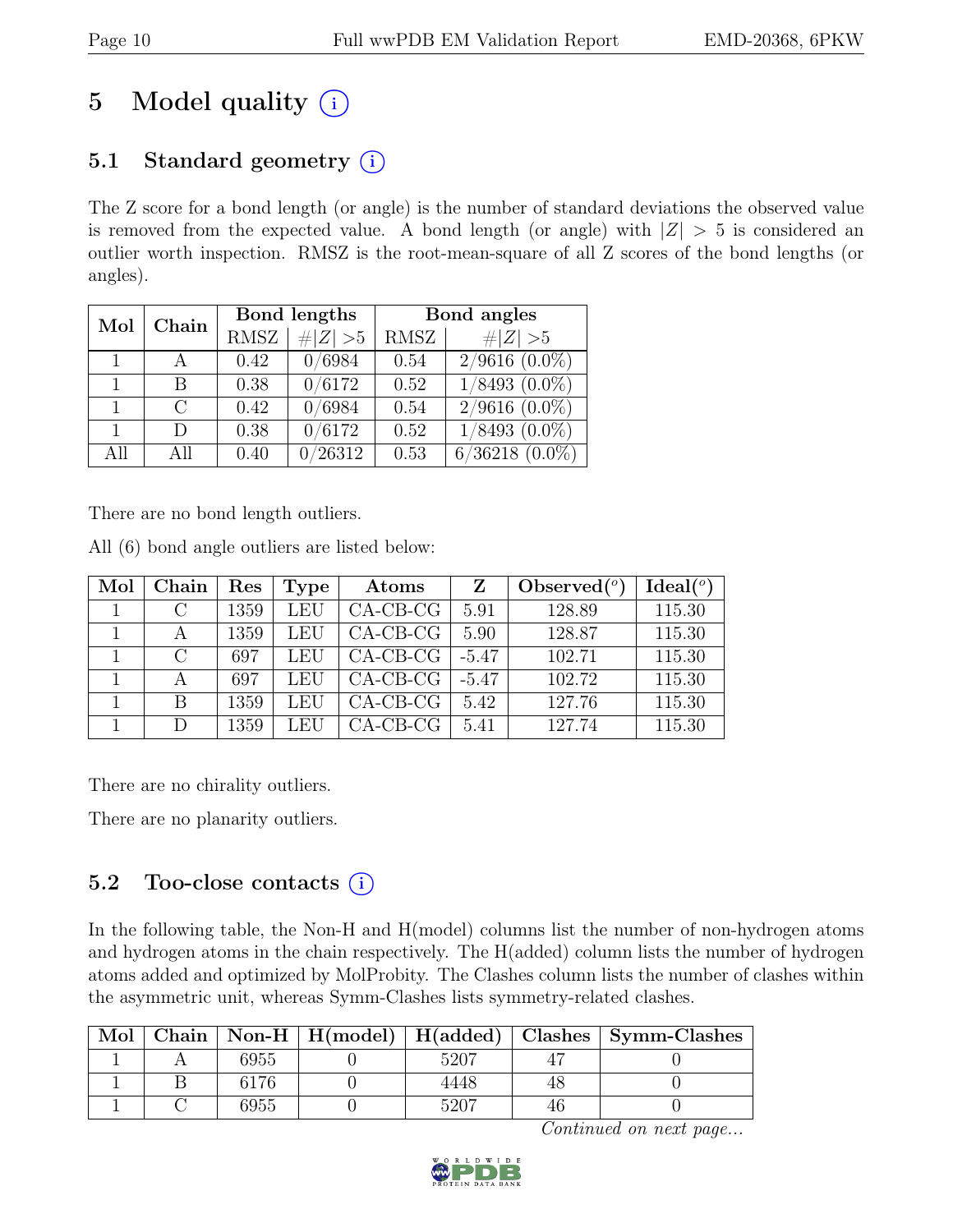Continued from previous page...

| Mol |       |       |     | Chain   Non-H   H(model)   H(added)   Clashes   Symm-Clashes |
|-----|-------|-------|-----|--------------------------------------------------------------|
|     | 6176  | 4448  |     |                                                              |
|     | 26262 | 19310 | 186 |                                                              |

The all-atom clashscore is defined as the number of clashes found per 1000 atoms (including hydrogen atoms). The all-atom clashscore for this structure is 4.

All (186) close contacts within the same asymmetric unit are listed below, sorted by their clash magnitude.

| Atom-1              | Atom-2              | Interatomic       | Clash           |
|---------------------|---------------------|-------------------|-----------------|
|                     |                     | distance $(\AA)$  | overlap $(\AA)$ |
| 1:C:506:CYS:SG      | 1:C:508:PHE:HB3     | 2.15              | 0.86            |
| 1: A:506: CYS:SG    | 1:A:508:PHE:HB3     | 2.16              | 0.85            |
| 1:A:1077:ILE:HG22   | 1:A:1081:GLN:HE22   | 1.58              | 0.67            |
| 1:C:1077:ILE:HG22   | 1:C:1081:GLN:HE22   | 1.58              | 0.67            |
| 1:A:43:TRP:HE1      | 1:A:47:ASN:HD22     | 1.43              | 0.67            |
| 1:B:117:LYS:HE3     | 1:B:259:HIS:HE1     | 1.60              | 0.66            |
| 1: D: 117: LYS: HE3 | 1:D:259:HIS:HE1     | 1.60              | 0.65            |
| 1:C:43:TRP:HE1      | 1:C:47:ASN:HD22     | 1.43              | 0.65            |
| 1:A:506:CYS:O       | 1:A:509:LEU:N       | 2.31              | 0.64            |
| 1:C:506:CYS:O       | 1:C:509:LEU:N       | 2.31              | 0.64            |
| 1:A:662:ILE:HG22    | 1:A:704:PHE:HD1     | 1.68              | 0.58            |
| 1:C:662:ILE:HG22    | 1:C:704:PHE:HD1     | 1.68              | 0.58            |
| 1:A:1394:GLU:HA     | 1:A:1416:ILE:HA     | 1.85              | 0.58            |
| 1:C:1394:GLU:HA     | 1:C:1416:ILE:HA     | 1.85              | 0.58            |
| 1:D:1394:GLU:HA     | 1:D:1416:ILE:HA     | 1.86              | 0.58            |
| 1:B:1394:GLU:HA     | 1:B:1416:ILE:HA     | 1.86              | 0.58            |
| 1:B:1097:PRO:HA     | 1:B:1100:ILE:HG22   | 1.87              | 0.57            |
| 1:D:1096:PRO:O      | 1:D:1100:ILE:N      | 2.36              | 0.57            |
| 1:B:43:TRP:O        | 1:B:47:ASN:ND2      | 2.38              | 0.56            |
| 1: D: 43: TRP: O    | 1: D:47: ASN:ND2    | $\overline{2.38}$ | 0.56            |
| 1:C:147:ILE:HD11    | 1:C:181:ILE:HG12    | 1.87              | 0.56            |
| 1: D: 377: GLU: HA  | 1:D:1268:PRO:HG2    | 1.87              | 0.56            |
| 1:A:1077:ILE:O      | $1:$ A:1081:GLN:NE2 | 2.38              | 0.56            |
| 1:C:1077:ILE:O      | 1:C:1081:GLN:NE2    | 2.38              | 0.56            |
| 1:A:147:ILE:HD11    | 1:A:181:ILE:HG12    | 1.87              | 0.56            |
| 1:D:1097:PRO:HA     | 1:D:1100:ILE:HG22   | 1.87              | 0.55            |
| 1:D:302:VAL:HG23    | 1:D:325:PRO:HG2     | 1.88              | 0.55            |
| 1:B:377:GLU:HA      | 1:B:1268:PRO:HG2    | 1.87              | 0.55            |
| 1: A:44: ILE: HG23  | 1:A:48:ILE:HD12     | 1.89              | 0.55            |
| 1:C:1273:LYS:HD2    | 1:C:1280:PHE:HB3    | 1.89              | 0.55            |
| 1:A:1273:LYS:HD2    | 1:A:1280:PHE:HB3    | 1.89              | 0.54            |
| 1:A:1097:PRO:HA     | 1:A:1100:ILE:HG22   | $\overline{1.90}$ | 0.54            |

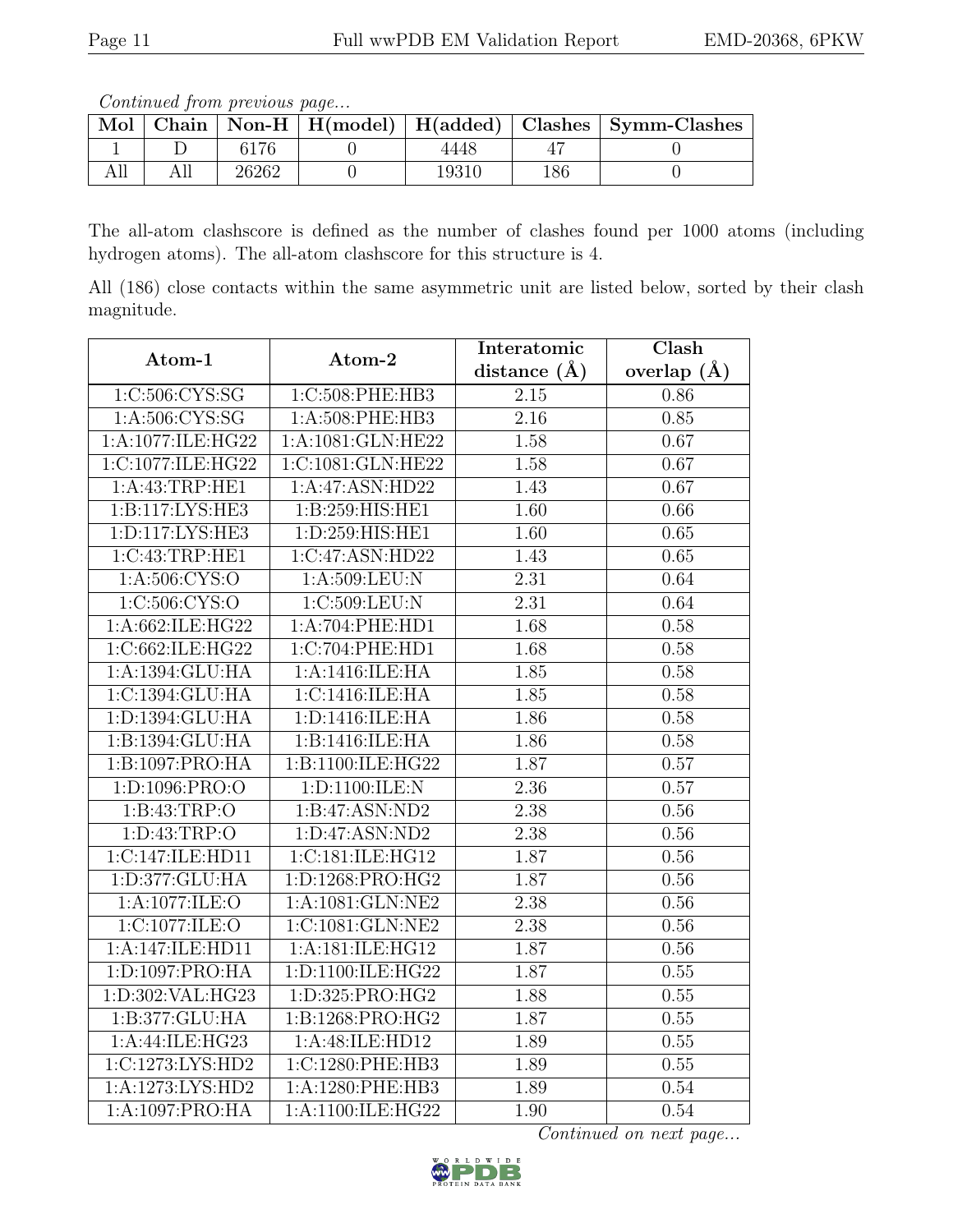| Continued from previous page                         |                    | Interatomic    | Clash         |
|------------------------------------------------------|--------------------|----------------|---------------|
| Atom-1                                               | Atom-2             | distance $(A)$ | overlap $(A)$ |
| 1:C:44:ILE:HG23                                      | 1:C:48:ILE:HD12    | 1.89           | 0.54          |
| 1:B:1399:TYR:HA                                      | 1:B:1412:GLU:HG2   | 1.90           | 0.54          |
| 1:B:302:VAL:HG23                                     | 1:B:325:PRO:HG2    | 1.88           | 0.54          |
| 1:C:1399:TYR:HA                                      | 1:C:1412:GLU:HG2   | 1.90           | 0.54          |
| 1:D:1399:TYR:HA                                      | 1:D:1412:GLU:HG2   | 1.90           | 0.53          |
| 1:C:1347:ALA:O                                       | 1:C:1444:LEU:HA    | 2.09           | 0.53          |
| 1:B:1096:PRO:O                                       | 1:B:1100:ILE:N     | 2.36           | 0.53          |
| 1:A:1347:ALA:O                                       | 1:A:1444:LEU:HA    | 2.09           | 0.53          |
| 1: A: 1399: TYR: HA                                  | 1:A:1412:GLU:HG2   | 1.90           | 0.53          |
| 1:C:1097:PRO:HA                                      | 1:C:1100:ILE:HG22  | 1.90           | 0.53          |
| 1:C:1285:PRO:HB3                                     | 1:C:1313:ILE:HA    | 1.92           | 0.52          |
| 1: A:301:VAL:O                                       | 1:A:324:THR:OG1    | 2.25           | 0.52          |
| 1:B:1259:TYR:OH                                      | 1:B:1262:SER:O     | 2.29           | 0.51          |
| 1:A:1285:PRO:HB3                                     | 1:A:1313:ILE:HA    | 1.92           | 0.51          |
| 1:A:1315:GLY:H                                       | 1:A:1408:ASN:HD21  | 1.58           | 0.51          |
| 1: C: 1315: GLY: H                                   | 1:C:1408:ASN:HD21  | 1.58           | 0.51          |
| 1:D:1259:TYR:OH                                      | 1: D: 1262: SER: O | 2.29           | 0.51          |
| 1:C:697:LEU:HD21                                     | 1:C:705:ILE:HD12   | 1.93           | 0.51          |
| 1:B:1334:ARG:NE                                      | 1:B:1344:GLU:OE1   | 2.44           | 0.51          |
| 1:B:462:PRO:O                                        | 1:B:465:PHE:HB3    | 2.11           | 0.51          |
| 1:B:1330:PRO:HB3                                     | 1:B:1373:LEU:HG    | 1.93           | 0.50          |
| 1:D:121:VAL:HB                                       | 1:D:125:THR:HG21   | 1.93           | 0.50          |
| 1:D:462:PRO:O                                        | 1:D:465:PHE:HB3    | 2.11           | 0.50          |
| 1:A:697:LEU:HD21                                     | 1:A:705:ILE:HD12   | 1.93           | 0.50          |
| 1:D:1334:ARG:NE                                      | 1:D:1344:GLU:OE1   | 2.44           | 0.50          |
| 1:B:659:LYS:HA                                       | 1:B:662:ILE:HG12   | 1.94           | 0.50          |
| 1: D:659: LYS: HA                                    | 1:D:662:ILE:HG12   | 1.94           | 0.50          |
| 1:D:1330:PRO:HB3                                     | 1:D:1373:LEU:HG    | 1.93           | 0.49          |
| 1:A:1336:ARG:H                                       | 1:A:1343:LEU:HA    | 1.78           | 0.49          |
| 1:B:121:VAL:HB                                       | 1:B:125:THR:HG21   | 1.93           | 0.49          |
| 1:D:354:LEU:O                                        | 1:D:358:LEU:N      | 2.46           | 0.49          |
| 1:C:443:ILE:O                                        | 1:C:447:GLU:CB     | 2.61           | 0.49          |
| 1:C:1336:ARG:H                                       | 1:C:1343:LEU:HA    | 1.78           | 0.48          |
| 1: D: 1073: ASN: O                                   | 1:D:1076:THR:OG1   | 2.27           | 0.48          |
| 1: A:443: ILE: O                                     | 1:A:447:GLU:CB     | 2.61           | 0.48          |
| 1:B:486:VAL:HA                                       | 1:B:489:PHE:HB3    | 1.97           | 0.47          |
| 1:C:496:LEU:HA                                       | 1:C:499:LEU:HD12   | 1.96           | 0.47          |
| 1:D:486:VAL:HA                                       | 1:D:489:PHE:HB3    | 1.96           | 0.47          |
| 1:B:1273:LYS:HB3                                     | 1:B:1280:PHE:HD1   | 1.80           | 0.47          |
| $1: B: 303: \overline{\text{C} \text{YS}: \text{O}}$ | 1:B:326:CYS:HA     | 2.14           | 0.47          |
| 1:B:119:VAL:O                                        | 1:B:261:LEU:HA     | 2.14           | 0.47          |

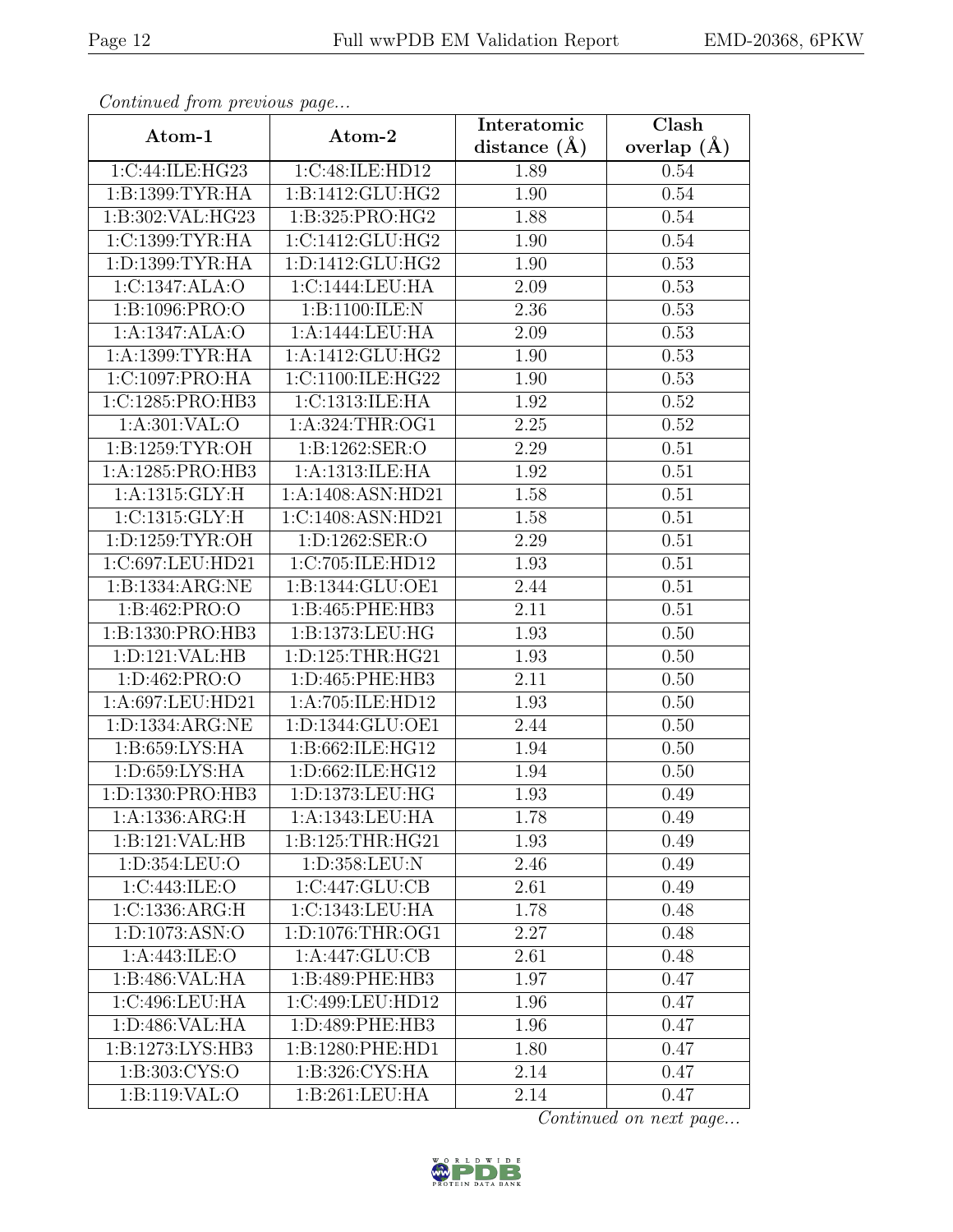| Continued from previous page         |                     | Interatomic    | Clash         |
|--------------------------------------|---------------------|----------------|---------------|
| Atom-1                               | Atom-2              | distance $(A)$ | overlap $(A)$ |
| 1:C:463:ALA:O                        | 1:C:467:ALA:N       | 2.48           | 0.47          |
| 1:D:119:VAL:O                        | 1: D:261:LEU:HA     | 2.14           | 0.47          |
| 1:D:1254:ALA:HB1                     | 1: D: 1311: THR: HA | 1.96           | 0.47          |
| 1:B:1254:ALA:HB1                     | 1:B:1311:THR:HA     | 1.96           | 0.47          |
| 1:D:1273:LYS:HB3                     | 1:D:1280:PHE:HD1    | 1.80           | 0.47          |
| 1:B:1326:HIS:HA                      | 1:B:1412:GLU:O      | 2.15           | 0.47          |
| 1:A:496:LEU:HA                       | 1:A:499:LEU:HD12    | 1.96           | 0.47          |
| $1:C:1096:P\overline{\mathrm{RO:O}}$ | 1:C:1100:ILE:N      | 2.46           | 0.47          |
| 1:A:463:ALA:O                        | 1:A:467:ALA:N       | 2.47           | 0.46          |
| 1:D:1289:ASN:HA                      | 1:D:1317:GLY:H      | 1.80           | 0.46          |
| 1:D:498:GLU:O                        | 1:D:502:HIS:ND1     | 2.39           | 0.46          |
| 1: D: 303: CYS:O                     | 1: D: 326: CYS: HA  | 2.15           | 0.46          |
| 1:D:1326:HIS:HA                      | 1:D:1412:GLU:O      | $2.15\,$       | 0.46          |
| 1:D:1253:PHE:HB3                     | 1:D:1403:SER:HA     | 1.98           | 0.46          |
| 1:B:1289:ASN:HA                      | 1: B: 1317: GLY: H  | 1.80           | 0.46          |
| 1:A:1270:PRO:HB2                     | 1:A:1272:GLU:HG2    | 1.98           | 0.46          |
| 1:B:354:LEU:O                        | 1:B:358:LEU:N       | 2.46           | 0.45          |
| 1:C:1270:PRO:HB2                     | 1:C:1272:GLU:HG2    | 1.98           | 0.45          |
| 1:B:498:GLU:O                        | 1:B:502:HIS:ND1     | 2.39           | 0.45          |
| 1: B:601:TRP:O                       | 1:B:605:GLN:HB2     | 2.16           | 0.45          |
| 1:B:1253:PHE:HB3                     | 1:B:1403:SER:HA     | 1.98           | 0.45          |
| 1:A:1372:VAL:HG22                    | 1:A:1375:ARG:HH22   | 1.81           | 0.45          |
| 1:C:118:TYR:HA                       | 1:C:260:PHE:HB2     | 1.99           | 0.45          |
| 1:A:41:ALA:HA                        | 1:A:44:ILE:HD12     | 1.99           | 0.45          |
| 1:C:1326:HIS:HA                      | 1:C:1412:GLU:O      | 2.17           | 0.45          |
| 1: D:601:TRP:O                       | 1:D:605:GLN:HB2     | 2.16           | 0.45          |
| 1:A:600:LEU:HA                       | 1:A:603:VAL:HG12    | 1.99           | 0.45          |
| 1:C:1372:VAL:HG22                    | 1:C:1375:ARG:HH22   | 1.81           | 0.45          |
| 1: D:694:TRP:HA                      | 1:D:697:LEU:HD12    | 1.98           | 0.45          |
| 1:A:707:HIS:HB3                      | 1:A:710:VAL:HG12    | 1.99           | 0.44          |
| 1: B:694:TRP:HA                      | 1:B:697:LEU:HD12    | 1.98           | 0.44          |
| 1:C:707:HIS:HB3                      | 1:C:710:VAL:HG12    | 1.99           | 0.44          |
| 1:A:1346:LEU:HA                      | 1:A:1445:GLN:O      | 2.17           | 0.44          |
| 1:A:715:THR:OG1                      | 1:A:1082:ARG:NH2    | 2.50           | 0.44          |
| 1:C:600:LEU:HA                       | 1:C:603:VAL:HG12    | 1.99           | 0.44          |
| 1:C:1346:LEU:HA                      | 1:C:1445:GLN:O      | 2.17           | 0.44          |
| 1:B:976:GLU:O                        | 1:B:982:ILE:HD12    | 2.17           | 0.44          |
| 1:C:301:VAL:O                        | 1:C:324:THR:OG1     | 2.25           | 0.44          |
| 1: D: 463: ALA: O                    | 1: D: 467: ALA: N   | 2.49           | 0.44          |
| 1:D:616:GLU:O                        | 1:D:1144:LYS:NZ     | 2.46           | 0.44          |
| 1:A:118:TYR:HA                       | 1:A:260:PHE:HB2     | 1.99           | 0.44          |

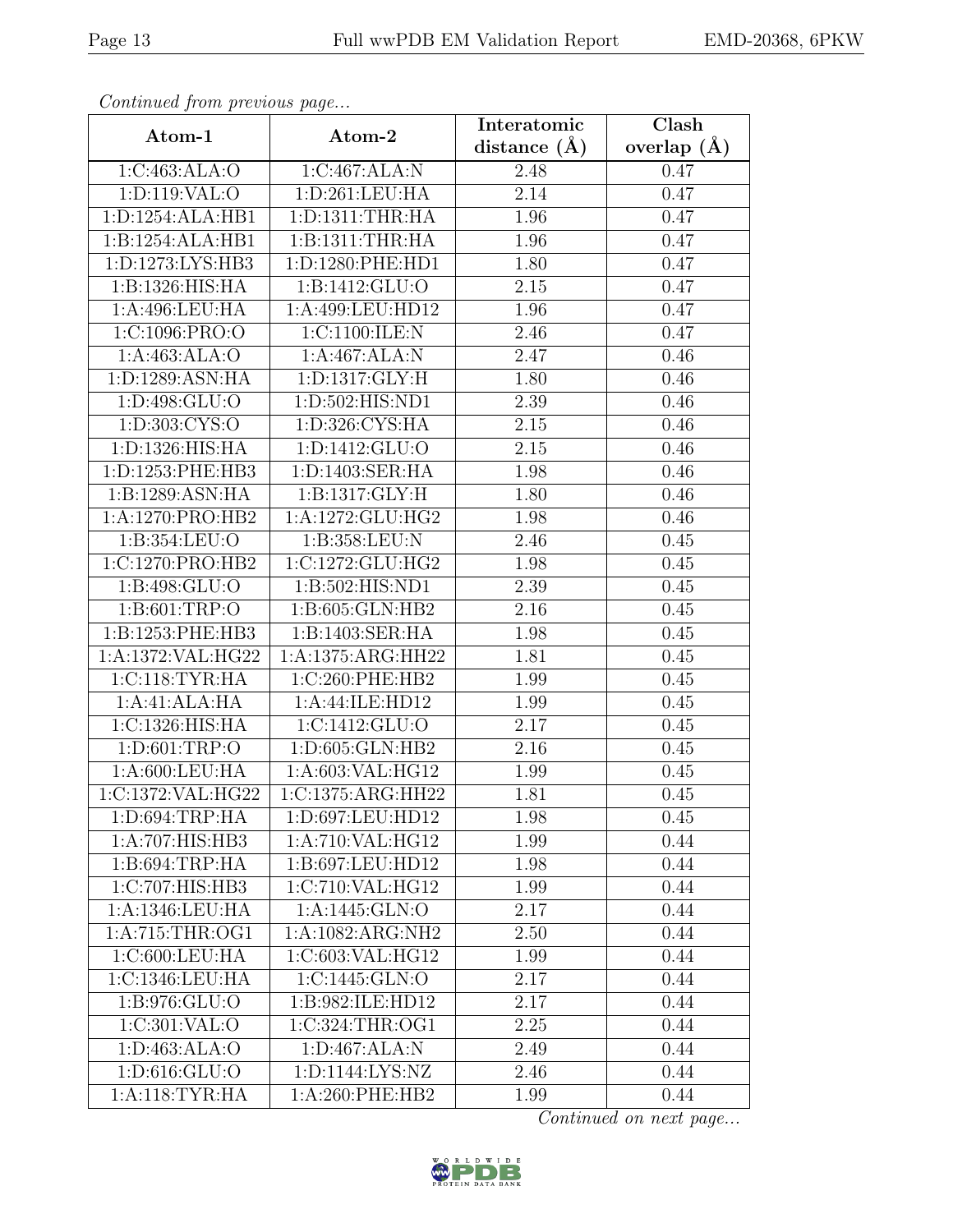| Continuati jibin protibus puga |                                         | Interatomic    | $\overline{\text{Clash}}$ |
|--------------------------------|-----------------------------------------|----------------|---------------------------|
| Atom-1                         | Atom-2                                  | distance $(A)$ | overlap $(A)$             |
| 1:B:464:MET:O                  | 1:B:468:LEU:N                           | 2.51           | 0.44                      |
| 1:C:1272:GLU:HG3               | 1:C:1273:LYS:HG2                        | 2.00           | 0.44                      |
| 1:C:715:THR:OG1                | 1:C:1082:ARG:NH2                        | 2.50           | 0.44                      |
| 1:D:976:GLU:O                  | 1:D:982:ILE:HD12                        | 2.17           | 0.44                      |
| 1:B:1270:PRO:O                 | 1:B:1274:VAL:N                          | 2.43           | 0.44                      |
| 1: A:1276:TRP:HA               | 1:A:1310:ARG:HD2                        | 2.00           | 0.43                      |
| 1:A:1326:HIS:HA                | 1:A:1412:GLU:O                          | 2.17           | 0.43                      |
| 1:C:254:ASP:OD2                | $1:\overline{C}:257:\overline{HIS}:ND1$ | 2.47           | 0.43                      |
| 1: D: 327: VAL: HA             | 1: D: 393: THR:O                        | 2.18           | 0.43                      |
| 1:D:823:PHE:HB2                | 1:D:849:TRP:CZ2                         | 2.53           | 0.43                      |
| 1:A:887:VAL:HA                 | 1:A:890:ILE:HG22                        | 2.00           | 0.43                      |
| 1:C:1315:GLY:H                 | 1:C:1408:ASN:ND2                        | 2.16           | 0.43                      |
| 1:D:464:MET:O                  | 1:D:468:LEU:N                           | 2.51           | 0.43                      |
| 1:A:1272:GLU:HG3               | 1:A:1273:LYS:HG2                        | 2.00           | 0.43                      |
| 1:B:721:GLU:O                  | 1:B:749:ARG:N                           | 2.41           | 0.43                      |
| 1:B:823:PHE:HB2                | 1:B:849:TRP:CZ2                         | 2.53           | 0.43                      |
| 1:C:41:ALA:HA                  | 1:C:44:ILE:HD12                         | 1.99           | 0.43                      |
| 1:B:463:ALA:O                  | 1:B:467:ALA:N                           | 2.49           | 0.43                      |
| 1:A:254:ASP:OD2                | 1:A:257:HIS:ND1                         | 2.47           | 0.43                      |
| 1:A:1167:ALA:HB3               | 1:D:1162:ARG:HH21                       | 1.84           | 0.43                      |
| 1:A:441:VAL:HG23               | 1:A:478:LEU:HD22                        | 2.00           | 0.43                      |
| 1:C:441:VAL:HG23               | 1:C:478:LEU:HD22                        | 2.00           | 0.43                      |
| 1:B:327:VAL:HA                 | 1:B:393:THR:O                           | 2.19           | 0.43                      |
| 1:C:887:VAL:HA                 | 1:C:890:ILE:HG22                        | 2.00           | 0.43                      |
| 1:D:1270:PRO:O                 | 1:D:1274:VAL:N                          | 2.43           | 0.43                      |
| 1:A:1332:PHE:HE1               | 1:A:1418:LEU:HD12                       | 1.84           | 0.43                      |
| 1:C:1332:PHE:HE1               | 1:C:1418:LEU:HD12                       | 1.84           | 0.43                      |
| 1: A: 1315: GLY: H             | 1:A:1408:ASN:ND2                        | 2.16           | 0.42                      |
| 1:D:133:LEU:O                  | 1: D: 137: GLN: CB                      | 2.67           | 0.42                      |
| 1:B:621:CYS:N                  | 1:B:1140:GLU:OE2                        | 2.40           | 0.42                      |
| 1:B:133:LEU:O                  | 1: B: 137: GLN: CB                      | 2.67           | 0.42                      |
| 1: D: 718: TRP: CE3            | 1:D:1086:ILE:HG12                       | 2.54           | 0.42                      |
| 1:D:1329:HIS:HB3               | 1:D:1358:LEU:HD12                       | 2.01           | 0.42                      |
| 1:B:718:TRP:CE3                | 1:B:1086:ILE:HG12                       | $2.54\,$       | 0.42                      |
| 1:B:117:LYS:HB2                | 1:B:259:HIS:ND1                         | 2.34           | 0.42                      |
| 1:C:1276:TRP:HA                | 1:C:1310:ARG:HD2                        | 2.00           | 0.42                      |
| 1:D:1329:HIS:HB2               | 1: D: 1415: ILE: HB                     | 2.02           | 0.42                      |
| 1:B:808:SER:HB2                | 1:B:811:VAL:HG12                        | 2.02           | 0.42                      |
| 1: D: 117: LYS: HB2            | 1: D: 259: HIS: ND1                     | 2.34           | 0.42                      |
| 1: A:305: VAL: HB              | 1:A:328:VAL:HG22                        | 2.02           | 0.42                      |
| 1:B:1329:HIS:HB3               | 1:B:1358:LEU:HD12                       | 2.01           | 0.41                      |

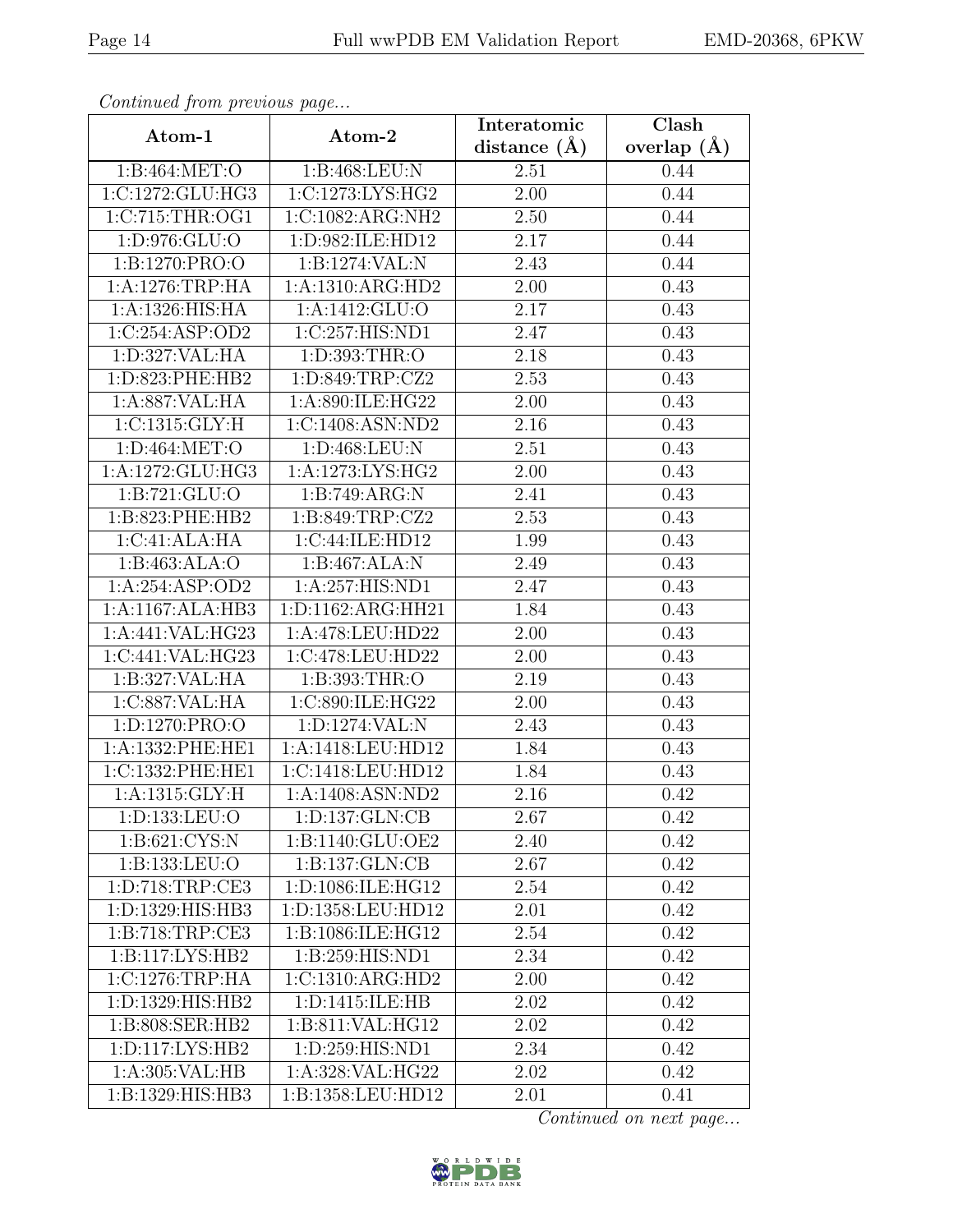| Continued from previous page |                   | Interatomic       | $\overline{\text{Clash}}$ |
|------------------------------|-------------------|-------------------|---------------------------|
| Atom-1                       | Atom-2            | distance $(\AA)$  | overlap $(A)$             |
| 1:C:1280:PHE:HD2             | 1:C:1282:PRO:HD2  | 1.85              | 0.41                      |
| 1:C:305:VAL:HB               | 1:C:328:VAL:HG22  | $\overline{2.02}$ | 0.41                      |
| 1: D: 707: HIS: HB3          | 1:D:710:VAL:HG12  | 2.02              | 0.41                      |
| 1:B:1329:HIS:HB2             | 1:B:1415:ILE:HB   | 2.02              | 0.41                      |
| 1:C:436:VAL:HG12             | 1:C:475:PHE:CE2   | 2.56              | 0.41                      |
| 1:D:721:GLU:O                | 1:D:749:ARG:N     | $\overline{2.41}$ | 0.41                      |
| 1:A:1447:ARG:NH1             | 1:A:1448:GLU:O    | 2.54              | 0.41                      |
| 1:A:436:VAL:HG12             | 1:A:475:PHE:CE2   | 2.56              | 0.41                      |
| 1:B:707:HIS:HB3              | 1:B:710:VAL:HG12  | 2.02              | 0.41                      |
| 1:D:1276:TRP:HB3             | 1:D:1310:ARG:HG3  | 2.03              | 0.41                      |
| 1:D:808:SER:HB2              | 1:D:811:VAL:HG12  | 2.02              | 0.41                      |
| 1:A:1280:PHE:HD2             | 1:A:1282:PRO:HD2  | 1.85              | 0.41                      |
| 1:C:214:VAL:HG23             | 1:C:258:THR:H     | 1.86              | 0.41                      |
| 1:A:599:PHE:CE1              | 1:A:615:TRP:HB2   | 2.56              | 0.41                      |
| 1:B:1136:LEU:HD12            | 1:B:1136:LEU:HA   | 1.80              | 0.41                      |
| 1:C:143:PRO:HB3              | 1:C:180:TRP:CD1   | 2.56              | 0.41                      |
| 1: D: 117: LYS: O            | 1:D:259:HIS:HA    | 2.21              | 0.41                      |
| 1:A:214:VAL:HG23             | 1: A:258:THR:H    | 1.86              | 0.41                      |
| 1: D:621: CYS:N              | 1:D:1140:GLU:OE2  | $\overline{2.40}$ | 0.41                      |
| 1:Bi117:LYS:O                | 1:B:259:HIS:HA    | 2.21              | 0.41                      |
| 1:C:1075:ASP:O               | 1:C:1079:LYS:HG2  | 2.21              | 0.41                      |
| 1:B:1073:ASN:O               | 1:B:1076:THR:OG1  | $\overline{2.27}$ | 0.40                      |
| 1:A:309:GLY:O                | 1:A:312:THR:OG1   | $\overline{2.30}$ | 0.40                      |
| 1:A:626:LEU:HD23             | 1: A:626: LEU: HA | $\overline{1.95}$ | 0.40                      |
| 1:B:41:ALA:HA                | 1:B:44:ILE:HD12   | 2.02              | 0.40                      |
| 1:B:457:SER:O                | 1:B:461:HIS:ND1   | 2.55              | 0.40                      |
| 1:C:1167:ALA:HB3             | 1:B:1162:ARG:HH21 | 1.86              | 0.40                      |
| 1:A:468:LEU:HA               | 1:A:468:LEU:HD12  | 1.89              | 0.40                      |
| 1:C:599:PHE:CE1              | 1:C:615:TRP:HB2   | 2.56              | 0.40                      |
| 1: D: 41: ALA: HA            | 1:D:44:ILE:HD12   | 2.02              | 0.40                      |
| 1:B:132:GLN:HA               | 1:B:135:THR:HG22  | $\overline{2.03}$ | 0.40                      |

There are no symmetry-related clashes.

### 5.3 Torsion angles (i)

#### 5.3.1 Protein backbone (i)

In the following table, the Percentiles column shows the percent Ramachandran outliers of the chain as a percentile score with respect to all PDB entries followed by that with respect to all EM entries.

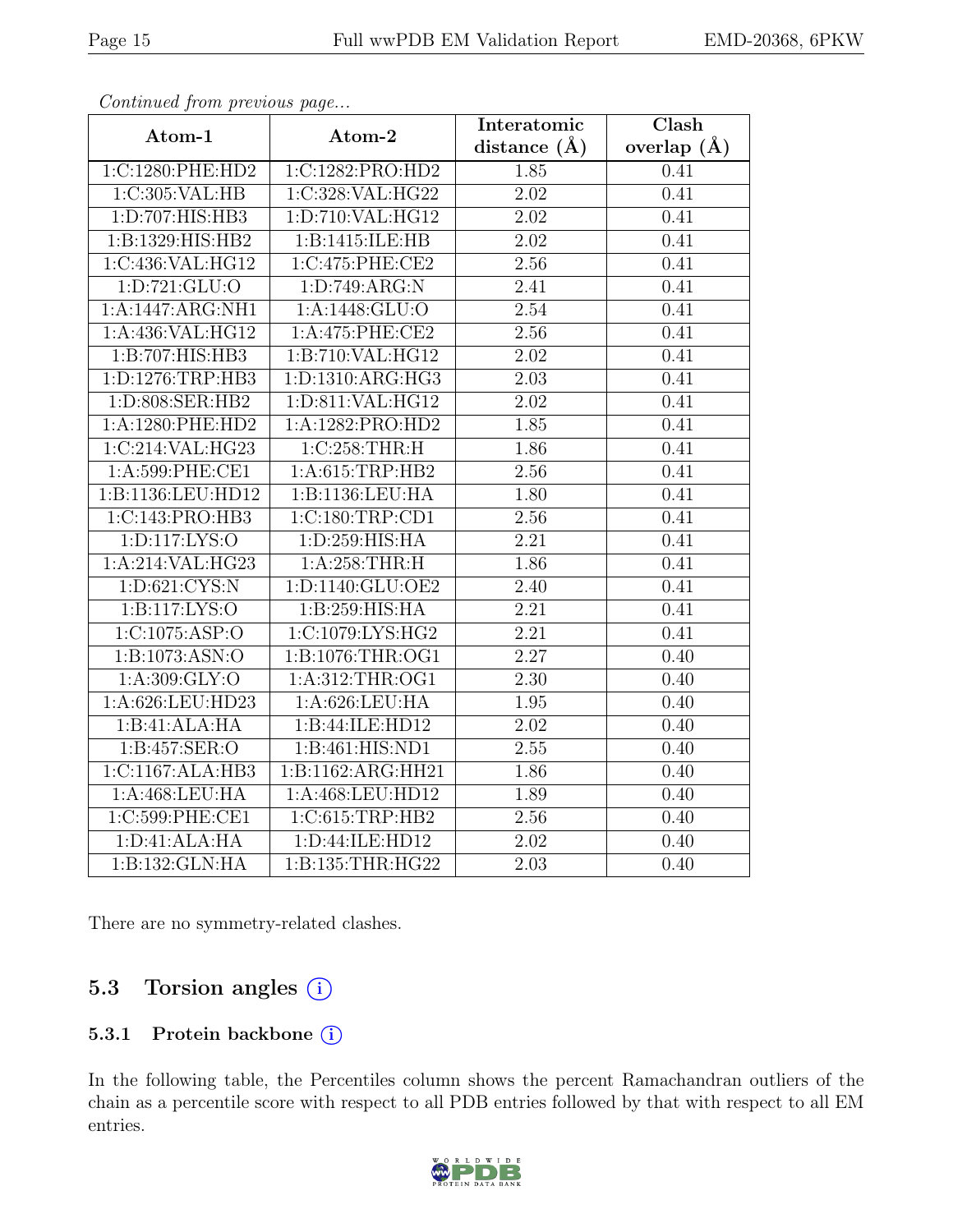| Mol | Chain   | Analysed          | Favoured      | Allowed    | <b>Outliers</b> |                  | Percentiles |
|-----|---------|-------------------|---------------|------------|-----------------|------------------|-------------|
|     | A       | $1018/1466$ (69%) | 956 $(94\%)$  | 62 $(6\%)$ |                 | 100              | 100         |
|     | B.      | $906/1466(62\%)$  | 856 (94%)     | $50(6\%)$  |                 | 100 <sup>1</sup> | 100         |
|     | $\rm C$ | $1018/1466$ (69%) | 956 $(94\%)$  | 62 $(6\%)$ |                 | 100              | 100         |
|     | D       | 906/1466(62%)     | 856 (94%)     | $50(6\%)$  |                 | 100              | 100         |
| All | All     | 3848/5864 (66%)   | 3624 $(94\%)$ | $224(6\%)$ |                 | 100              | 100         |

The Analysed column shows the number of residues for which the backbone conformation was analysed, and the total number of residues.

There are no Ramachandran outliers to report.

#### 5.3.2 Protein sidechains (i)

In the following table, the Percentiles column shows the percent sidechain outliers of the chain as a percentile score with respect to all PDB entries followed by that with respect to all EM entries.

The Analysed column shows the number of residues for which the sidechain conformation was analysed, and the total number of residues.

| Mol | Chain         | Analysed            | Rotameric     | <b>Outliers</b>  | Percentiles |     |
|-----|---------------|---------------------|---------------|------------------|-------------|-----|
|     | A             | $426/1277$ (33%)    | 426 $(100\%)$ | $\cup$           | 100         | 100 |
|     | B             | $352/1277$ $(28\%)$ | 352 (100%)    | $\theta$         | 100         | 100 |
|     | $\mathcal{C}$ | $426/1277$ $(33\%)$ | 426 $(100\%)$ | $\left( \right)$ | 100         | 100 |
|     | D             | $352/1277$ $(28\%)$ | 352 (100%)    | $\theta$         | 100         | 100 |
| All | All           | $1556/5108$ (30%)   | 1556 (100\%)  |                  |             |     |

There are no protein residues with a non-rotameric sidechain to report.

Sometimes sidechains can be flipped to improve hydrogen bonding and reduce clashes. All (22) such sidechains are listed below:

| Mol | Chain | Res  | <b>Type</b>      |
|-----|-------|------|------------------|
| 1   |       | 47   | <b>ASN</b>       |
| 1   | А     | 144  | <b>ASN</b>       |
| 1   | А     | 259  | <b>HIS</b>       |
| 1   | A     | 656  | <b>HIS</b>       |
| 1   |       | 707  | $\overline{HIS}$ |
| 1   |       | 1081 | <b>GLN</b>       |
| 1   | С     | 47   | <b>ASN</b>       |
|     | ( )   | 144  | <b>ASN</b>       |

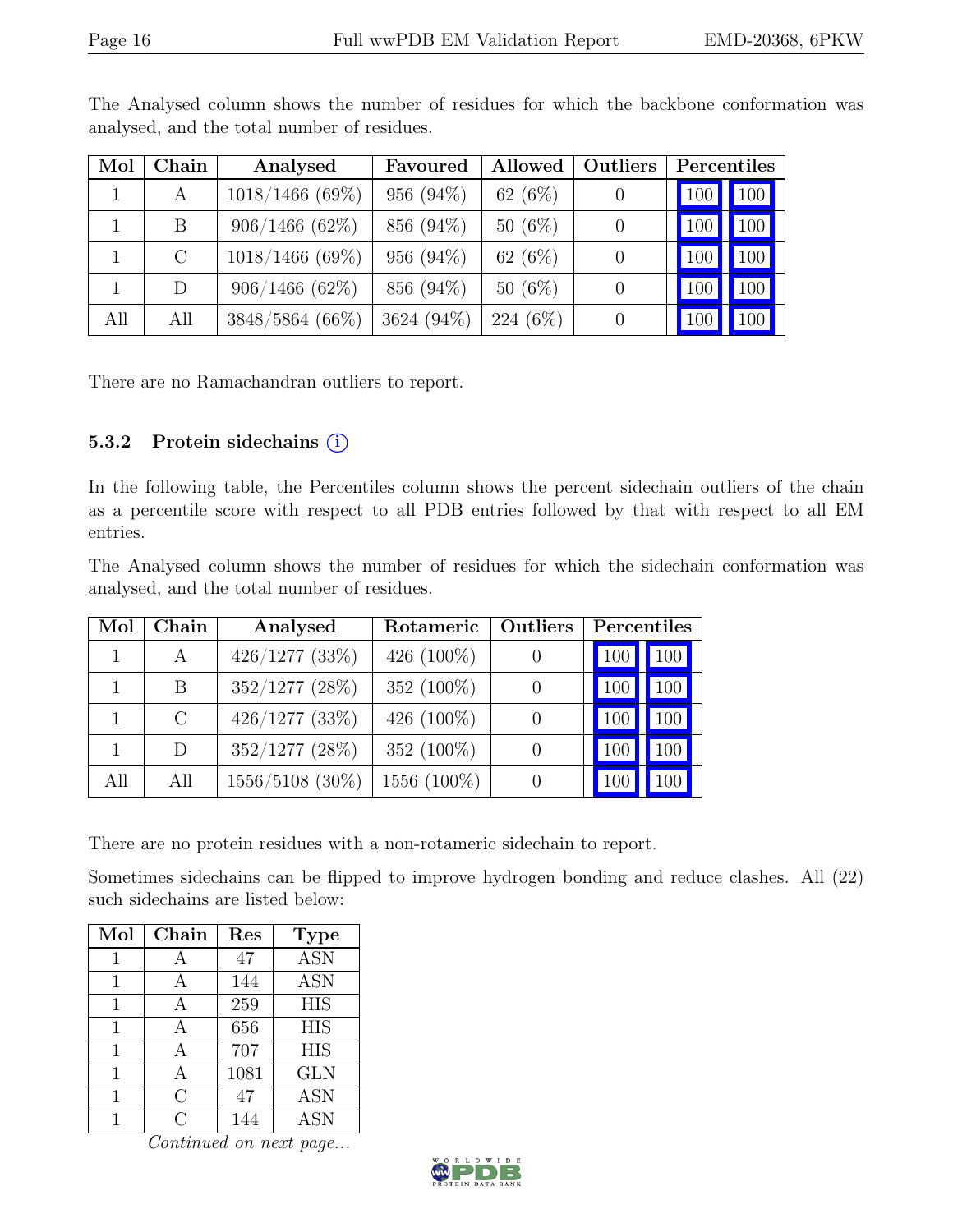| Mol            | Chain              | Res  | $\overline{ }$<br>$\cdot$<br>Type |
|----------------|--------------------|------|-----------------------------------|
| $\mathbf{1}$   | $\overline{\rm C}$ | 259  | <b>HIS</b>                        |
| $\mathbf{1}$   | $\overline{\rm C}$ | 656  | <b>HIS</b>                        |
| $\mathbf{1}$   | $\overline{\rm C}$ | 707  | <b>HIS</b>                        |
| $\mathbf{1}$   | $\overline{\rm C}$ | 1081 | <b>GLN</b>                        |
| $\mathbf{1}$   | B                  | 259  | <b>HIS</b>                        |
| 1              | B                  | 656  | <b>HIS</b>                        |
| $\mathbf{1}$   | B                  | 660  | <b>GLN</b>                        |
| $\mathbf{1}$   | B                  | 707  | <b>HIS</b>                        |
| $\mathbf{1}$   | B                  | 1164 | <b>HIS</b>                        |
| $\mathbf{1}$   | $\overline{\rm D}$ | 259  | <b>HIS</b>                        |
| $\mathbf{1}$   | D                  | 656  | <b>HIS</b>                        |
| $\mathbf{1}$   | D                  | 660  | <b>GLN</b>                        |
| $\mathbf{1}$   | D                  | 707  | <b>HIS</b>                        |
| $\overline{1}$ | D                  | 1164 | <b>HIS</b>                        |

#### 5.3.3 RNA  $(i)$

There are no RNA molecules in this entry.

#### 5.4 Non-standard residues in protein, DNA, RNA chains  $(i)$

There are no non-standard protein/DNA/RNA residues in this entry.

#### 5.5 Carbohydrates (i)

There are no monosaccharides in this entry.

### 5.6 Ligand geometry  $(i)$

There are no ligands in this entry.

### 5.7 Other polymers  $(i)$

There are no such residues in this entry.

### 5.8 Polymer linkage issues  $(i)$

The following chains have linkage breaks:

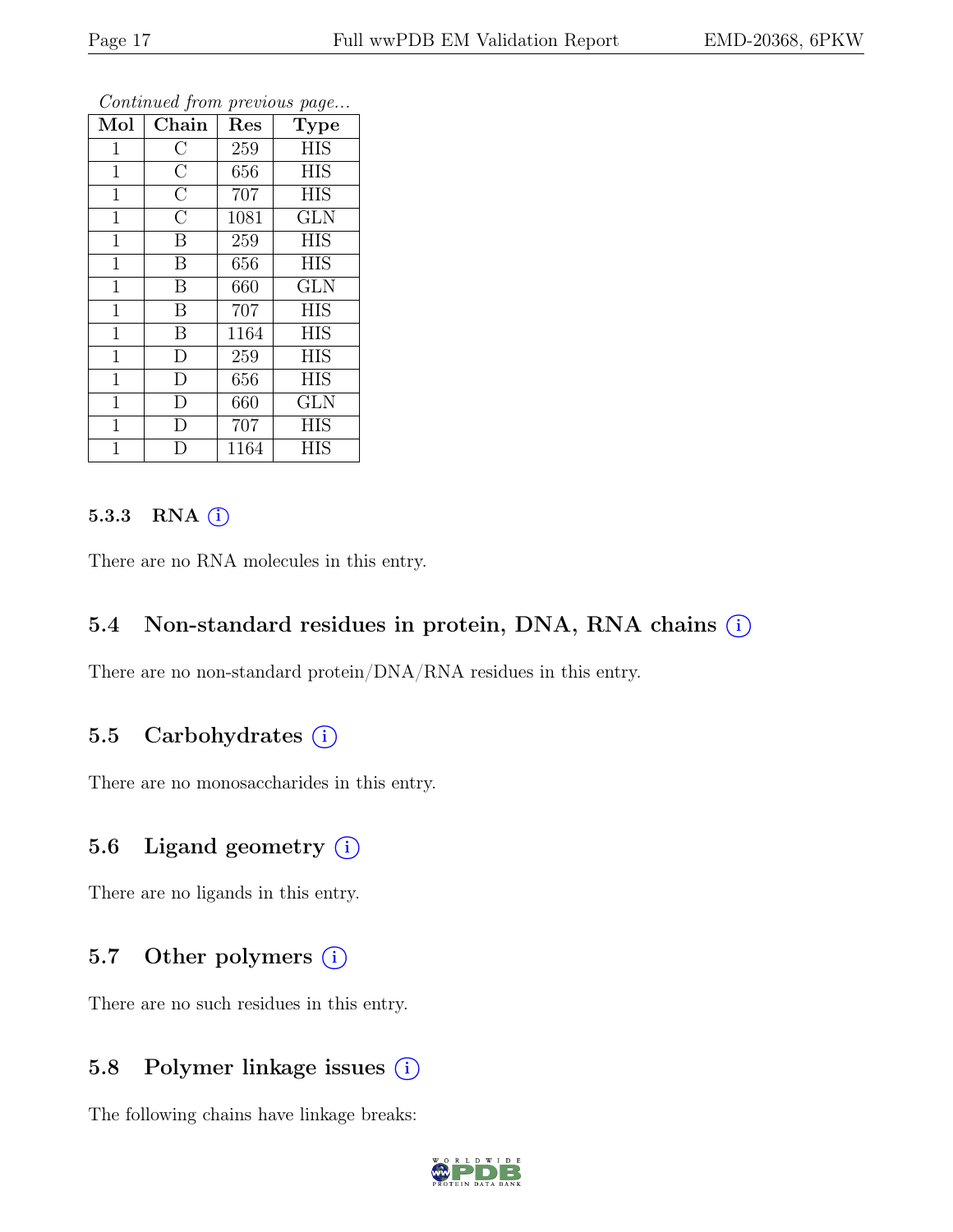|  | Mol   Chain   Number of breaks |
|--|--------------------------------|
|  |                                |
|  |                                |
|  |                                |
|  |                                |

All chain breaks are listed below:

| Model | Chain         | Residue-1 | $\boldsymbol{\mathrm{Atom}\text{-}1}$ | Residue-2 | $\boldsymbol{\mathrm{Atom}\text{-}2}$ | Distance |
|-------|---------------|-----------|---------------------------------------|-----------|---------------------------------------|----------|
|       | Β             | 1209:UNK  |                                       | 1246:ASP  | N                                     | 44.33    |
|       | D             | 1209:UNK  | $\mathcal{C}_{\mathcal{C}}$           | 1246:ASP  | N                                     | 44.32    |
|       | А             | 1209:UNK  | $\mathcal{C}_{\mathcal{C}}$           | 1246:ASP  | N                                     | 44.23    |
|       | $\mathcal{C}$ | 1209:UNK  | $\mathcal{C}_{\mathcal{C}}$           | 1246:ASP  | N                                     | 44.23    |
|       | B             | 1184:VAL  | $\bigcap$                             | 1188: UNK | N                                     | 12.48    |
|       | D             | 1184: VAL | $\cap$                                | 1188: UNK | N                                     | 12.48    |
|       | А             | 1184: VAL | $\cap$                                | 1188: UNK | N                                     | 10.50    |
|       | C             | 1184:VAL  | $\mathfrak{g}$                        | 1188: UNK | N                                     | 10.50    |

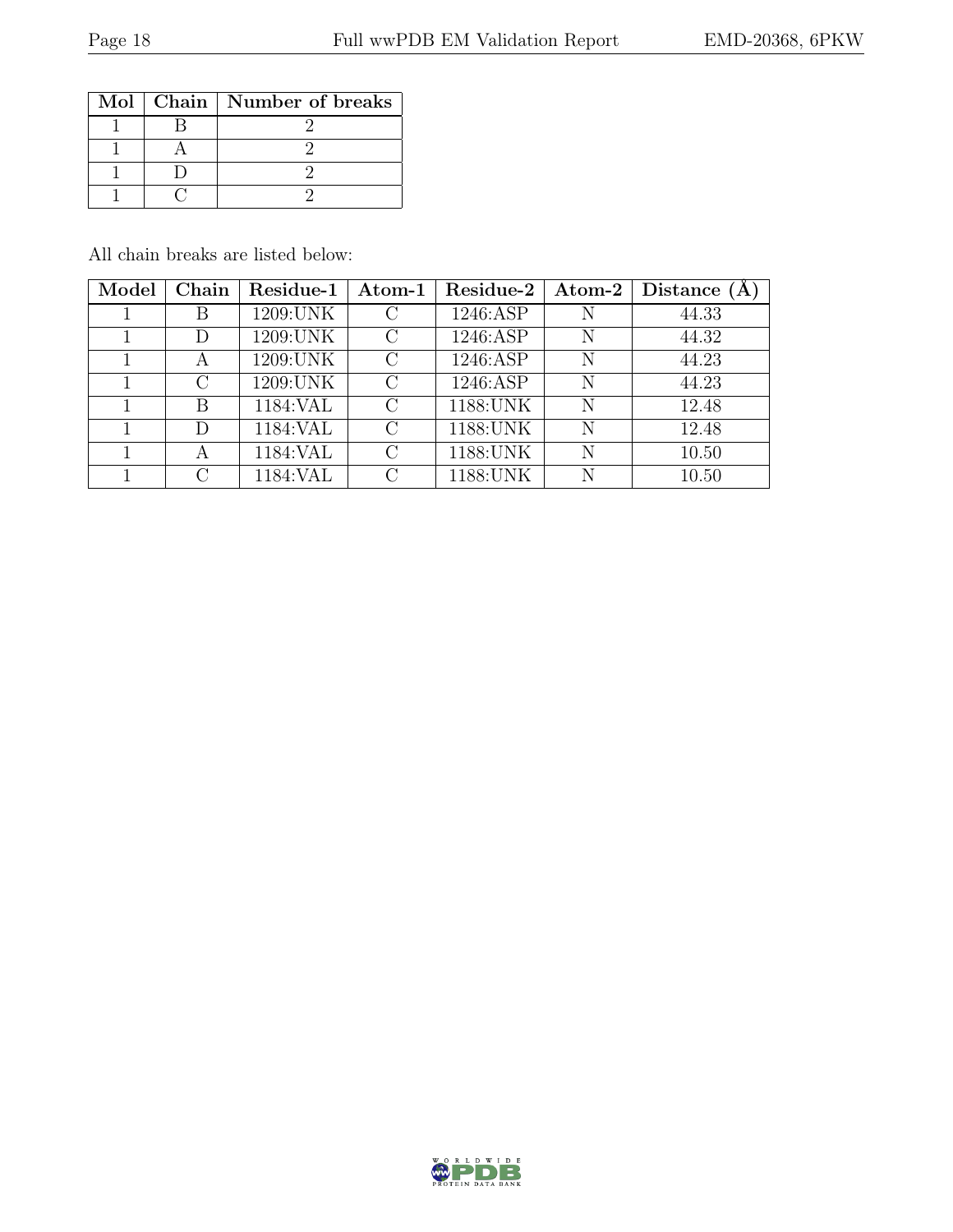## 6 Map visualisation  $(i)$

This section contains visualisations of the EMDB entry EMD-20368. These allow visual inspection of the internal detail of the map and identification of artifacts.

No raw map or half-maps were deposited for this entry and therefore no images, graphs, etc. pertaining to the raw map can be shown.

## 6.1 Orthogonal projections  $(i)$

#### 6.1.1 Primary map



The images above show the map projected in three orthogonal directions.

### 6.2 Central slices  $(i)$

#### 6.2.1 Primary map



X Index: 128 Y Index: 128 Z Index: 128



D W I D E

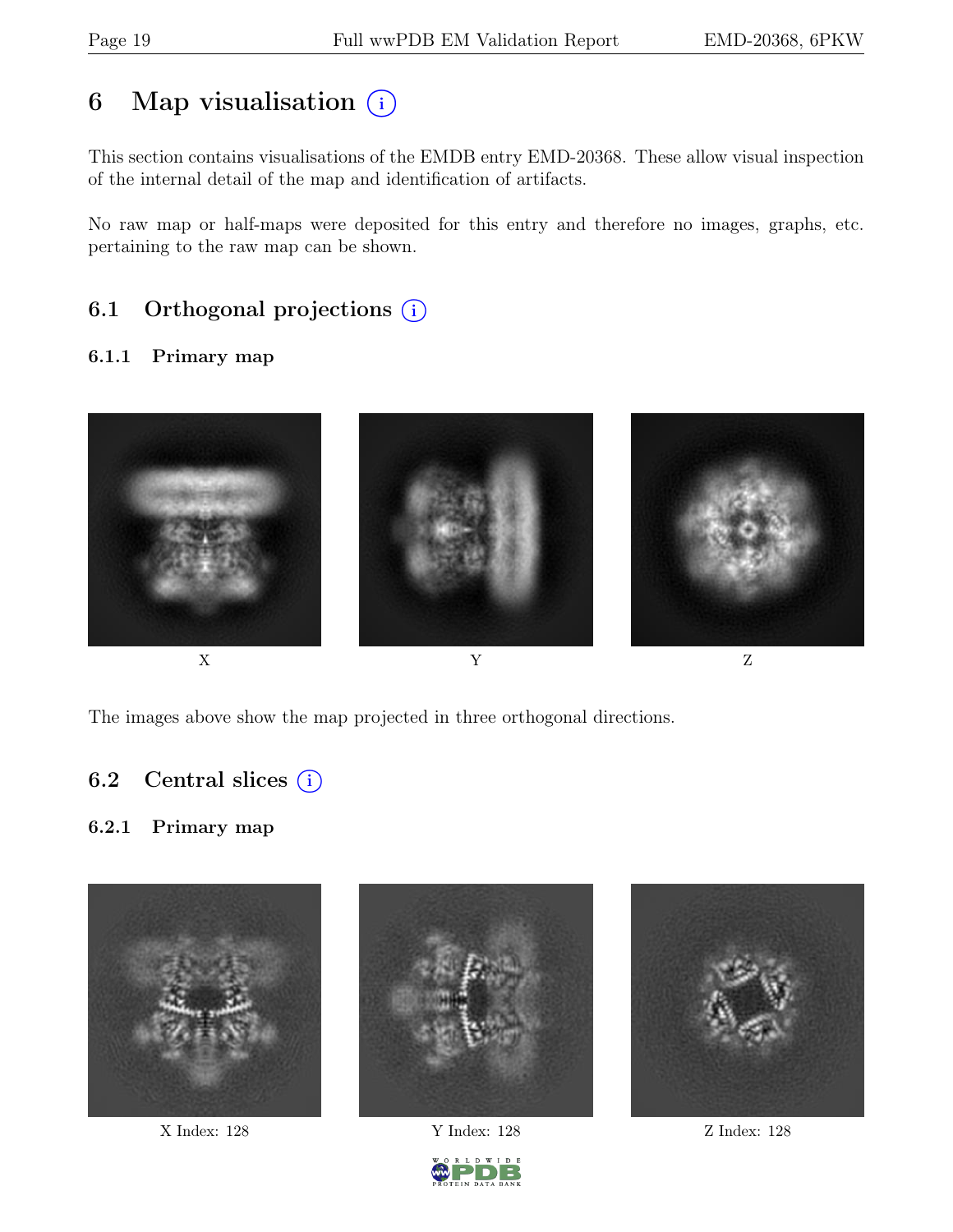The images above show central slices of the map in three orthogonal directions.

### 6.3 Largest variance slices  $(i)$

#### 6.3.1 Primary map



X Index: 128 Y Index: 128 Z Index: 126

The images above show the largest variance slices of the map in three orthogonal directions.

### 6.4 Orthogonal surface views  $(i)$

#### 6.4.1 Primary map



The images above show the 3D surface view of the map at the recommended contour level 0.009. These images, in conjunction with the slice images, may facilitate assessment of whether an appropriate contour level has been provided.

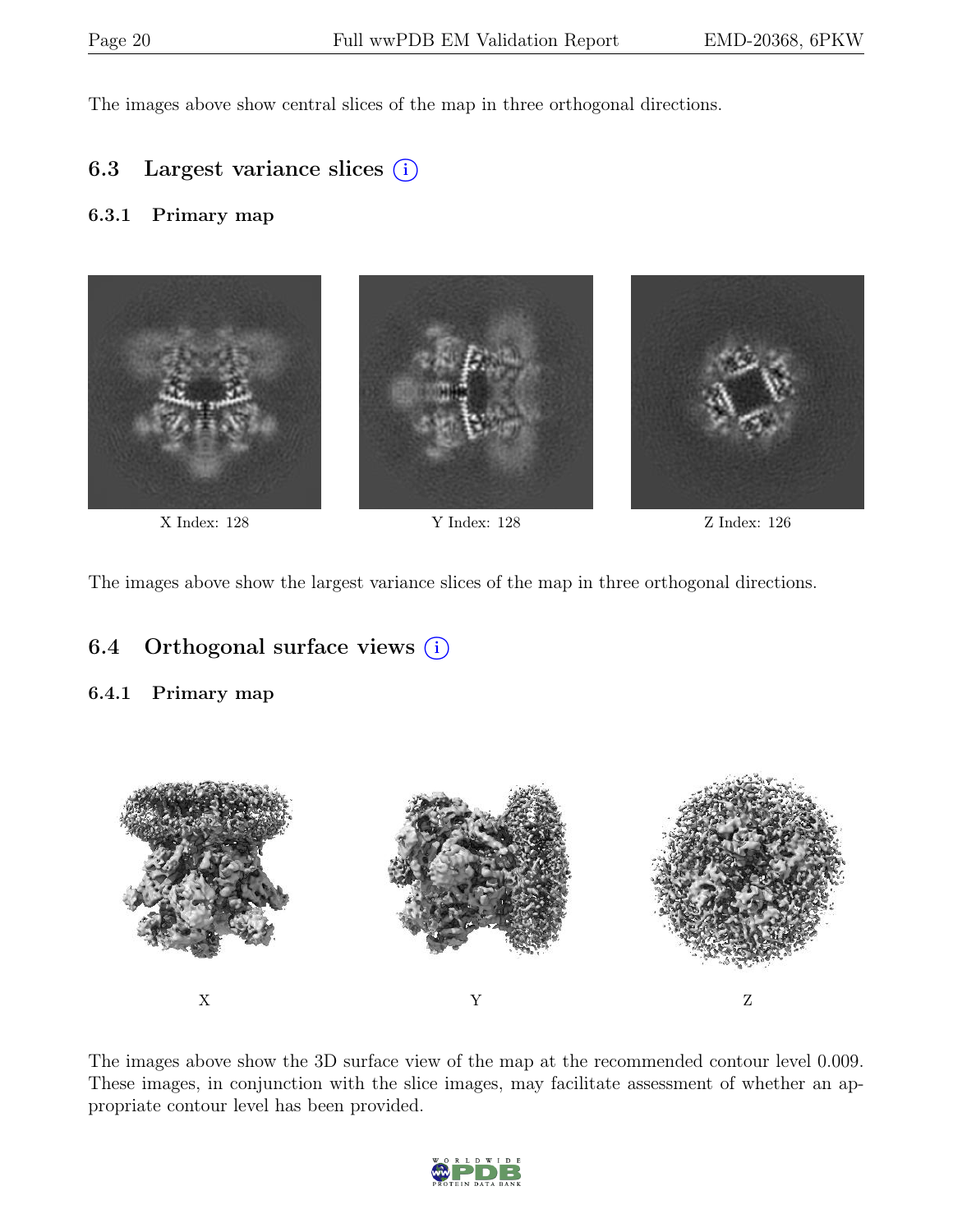## 6.5 Mask visualisation  $(i)$

This section was not generated. No masks/segmentation were deposited.

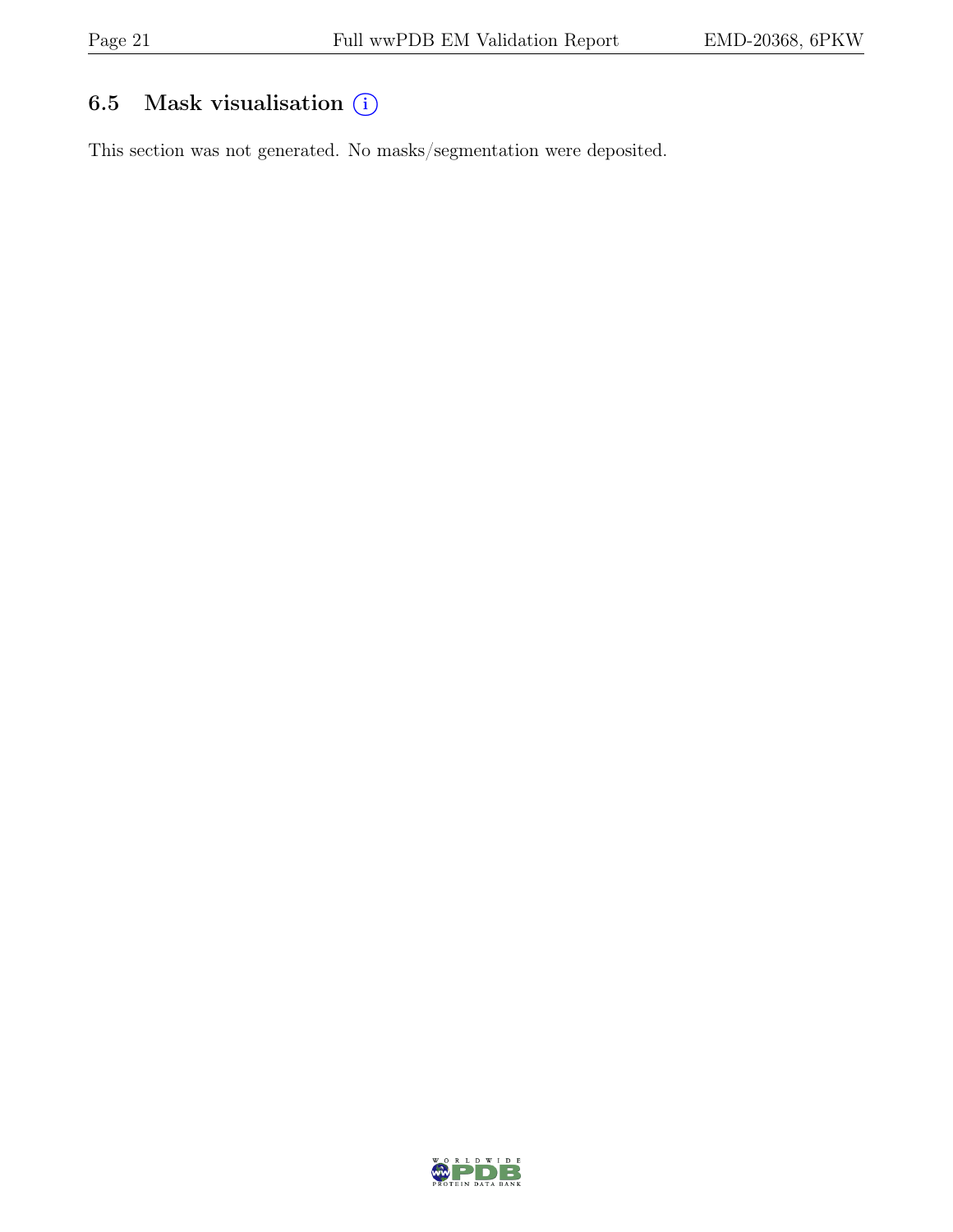## 7 Map analysis (i)

This section contains the results of statistical analysis of the map.

## 7.1 Map-value distribution  $(i)$



The map-value distribution is plotted in 128 intervals along the x-axis. The y-axis is logarithmic. A spike in this graph at zero usually indicates that the volume has been masked.

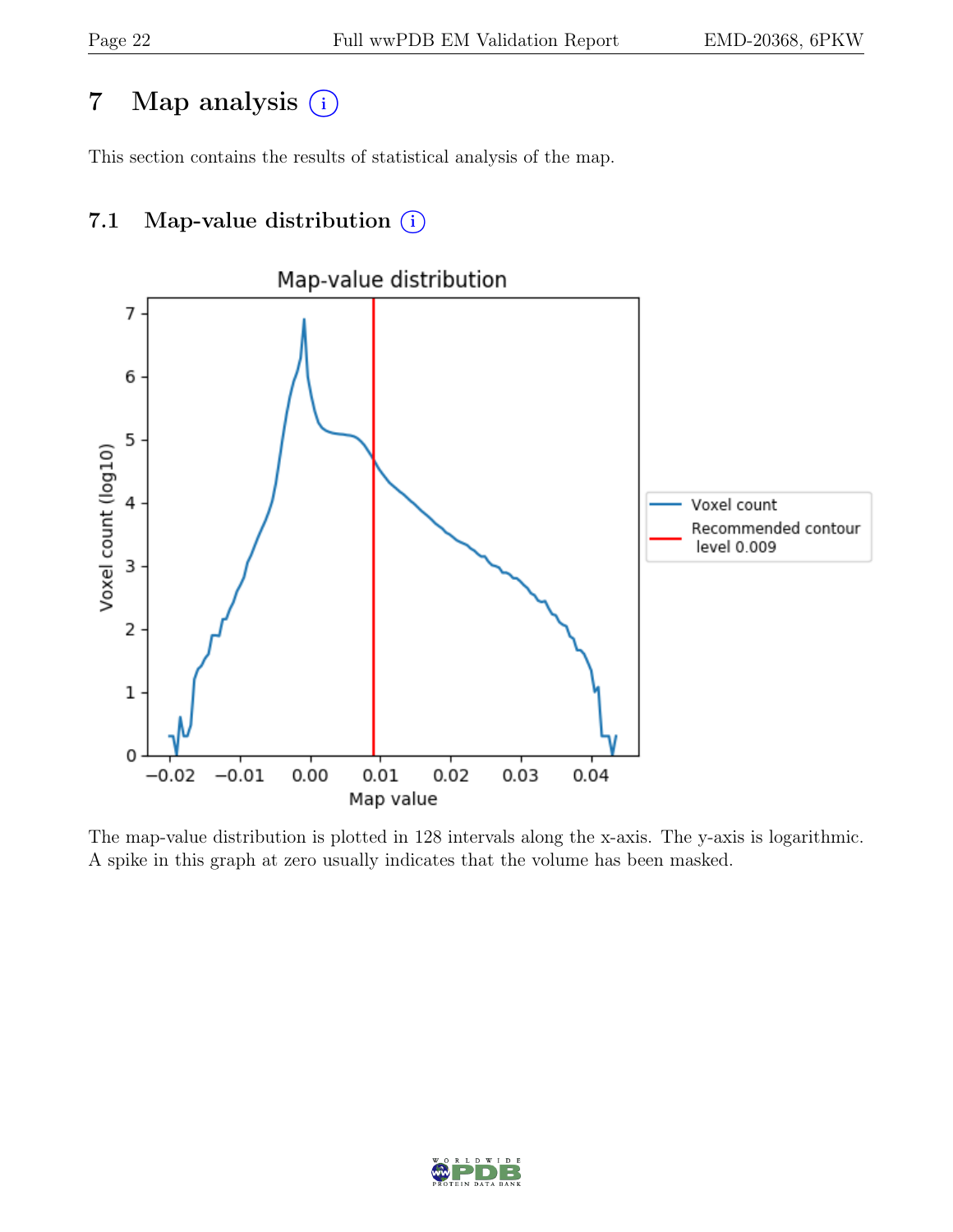## 7.2 Volume estimate  $(i)$



The volume at the recommended contour level is  $436 \text{ nm}^3$ ; this corresponds to an approximate mass of 394 kDa.

The volume estimate graph shows how the enclosed volume varies with the contour level. The recommended contour level is shown as a vertical line and the intersection between the line and the curve gives the volume of the enclosed surface at the given level.

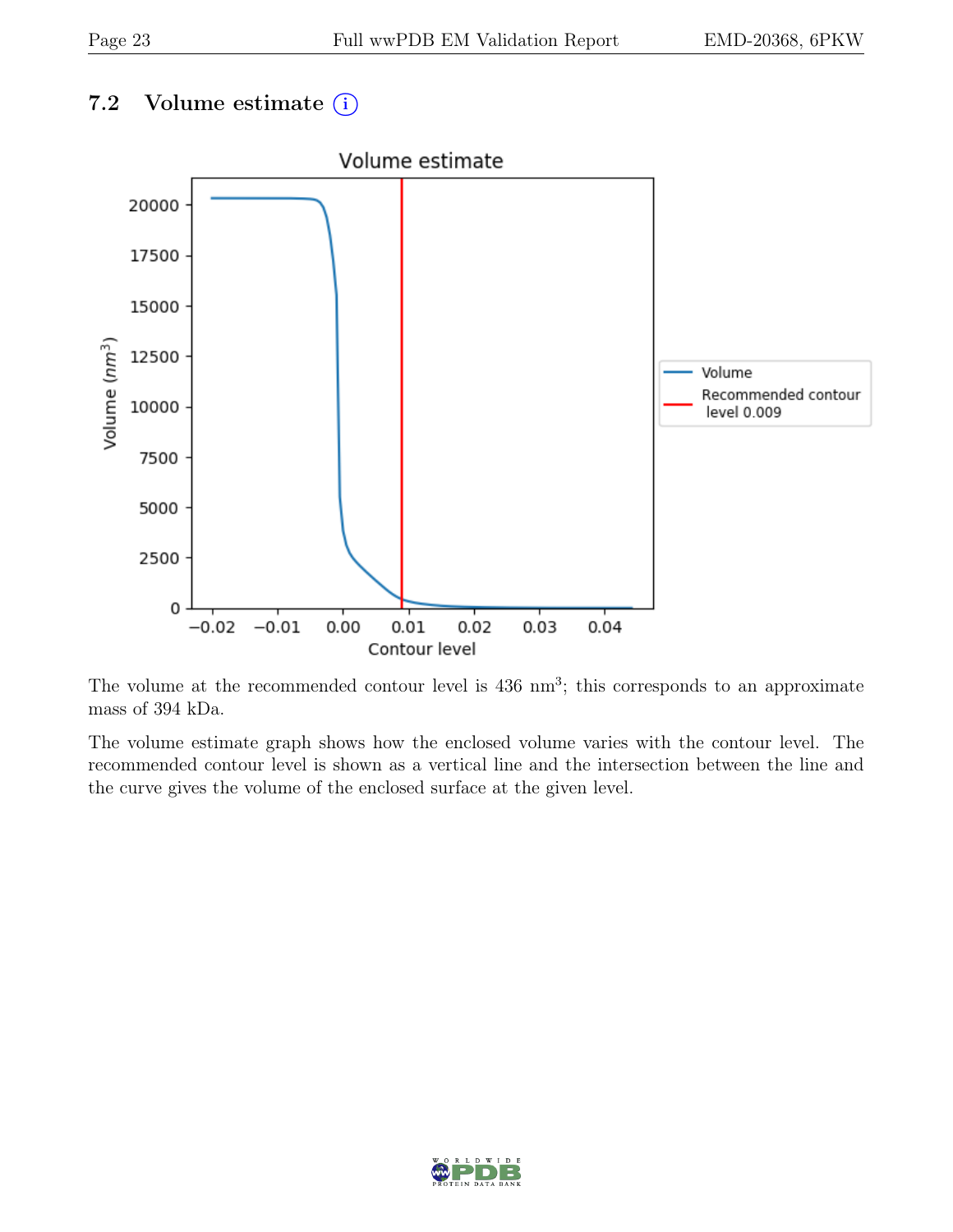## 7.3 Rotationally averaged power spectrum  $(i)$



\*Reported resolution corresponds to spatial frequency of 0.222 Å<sup>-1</sup>

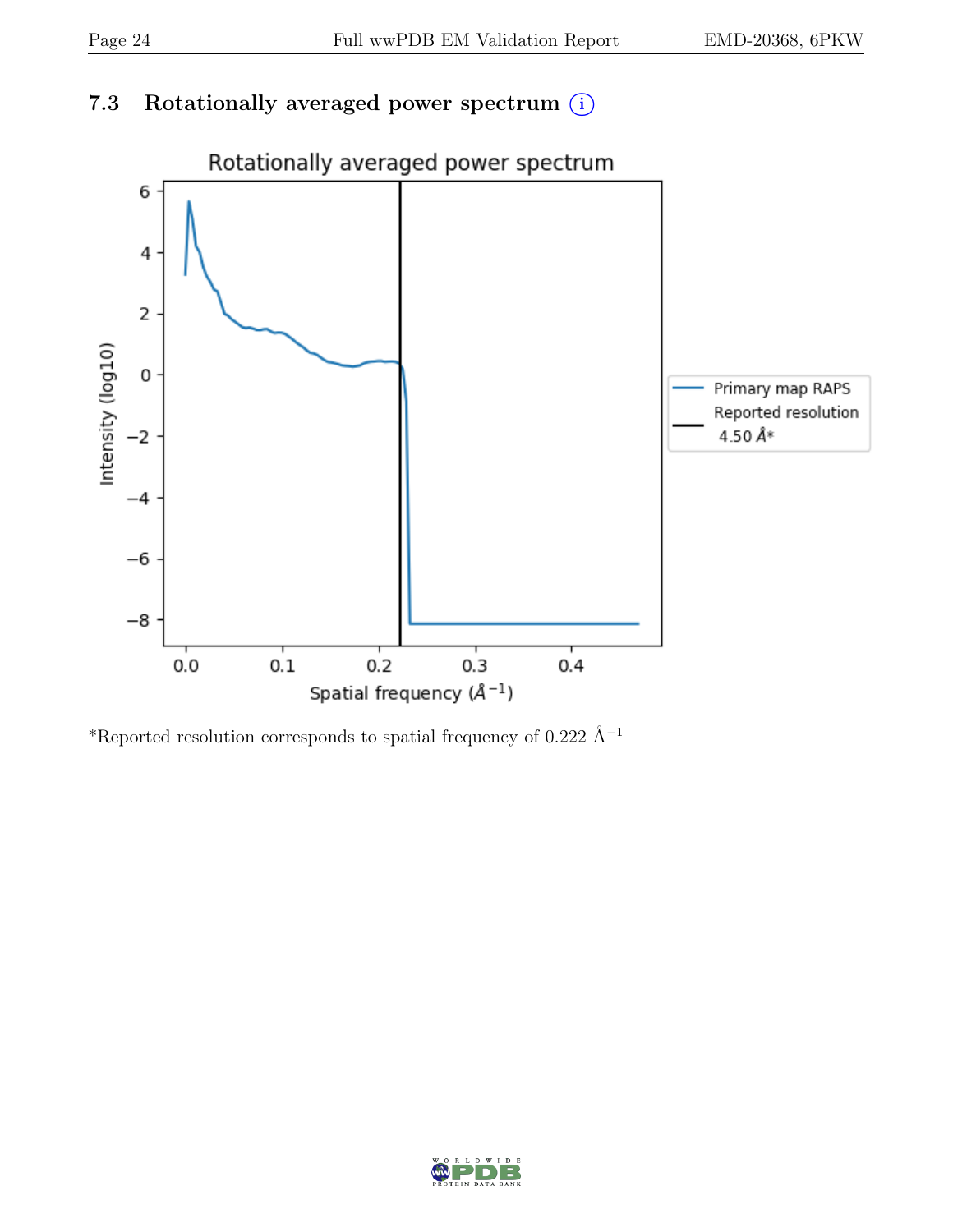# 8 Fourier-Shell correlation  $\bigcirc$

This section was not generated. No FSC curve or half-maps provided.

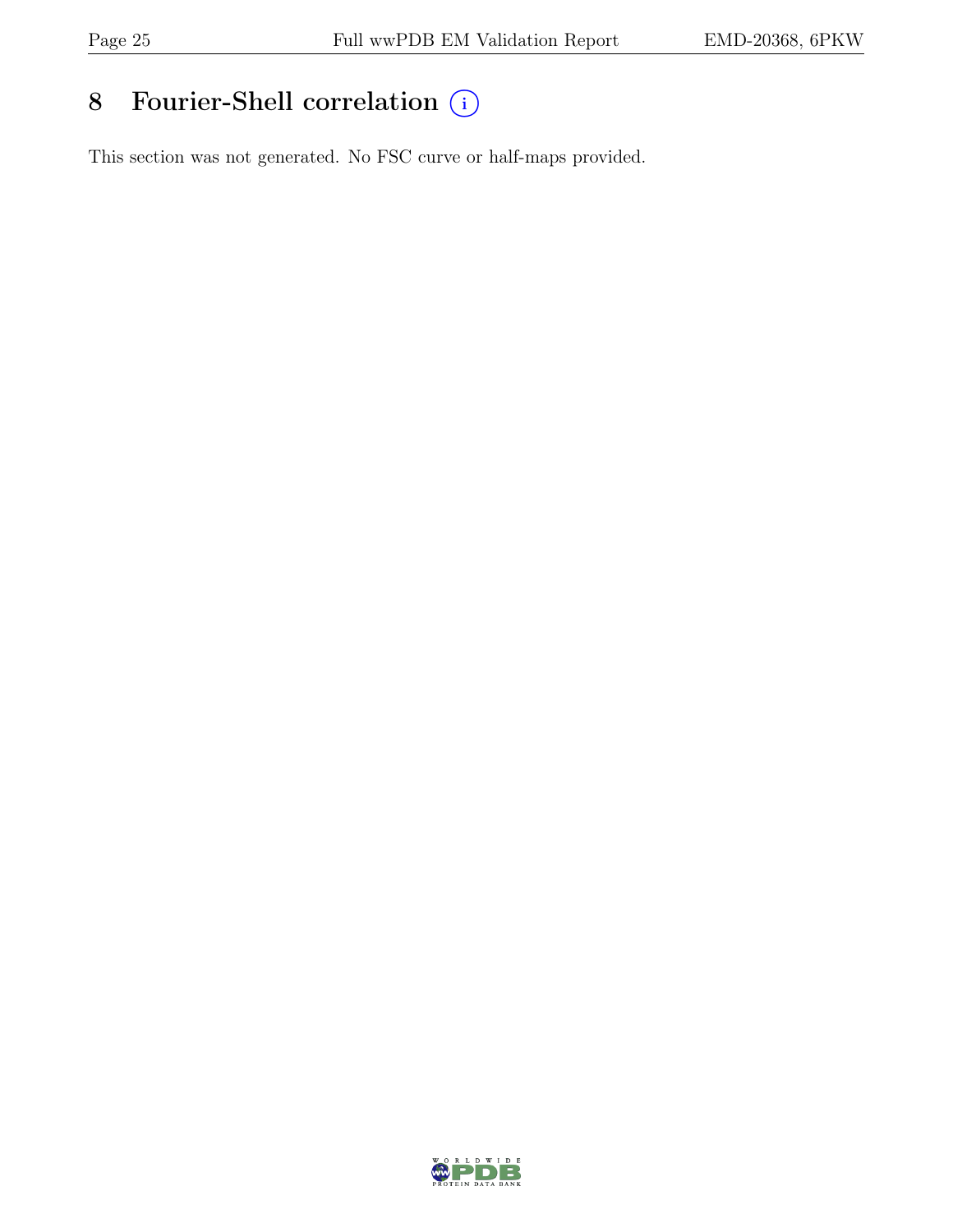## 9 Map-model fit  $(i)$

This section contains information regarding the fit between EMDB map EMD-20368 and PDB model 6PKW. Per-residue inclusion information can be found in section [3](#page-3-0) on page [4.](#page-3-0)

## 9.1 Map-model overlay (i)



The images above show the 3D surface view of the map at the recommended contour level 0.009 at 50% transparency in yellow overlaid with a ribbon representation of the model coloured in blue. These images allow for the visual assessment of the quality of fit between the atomic model and the map.